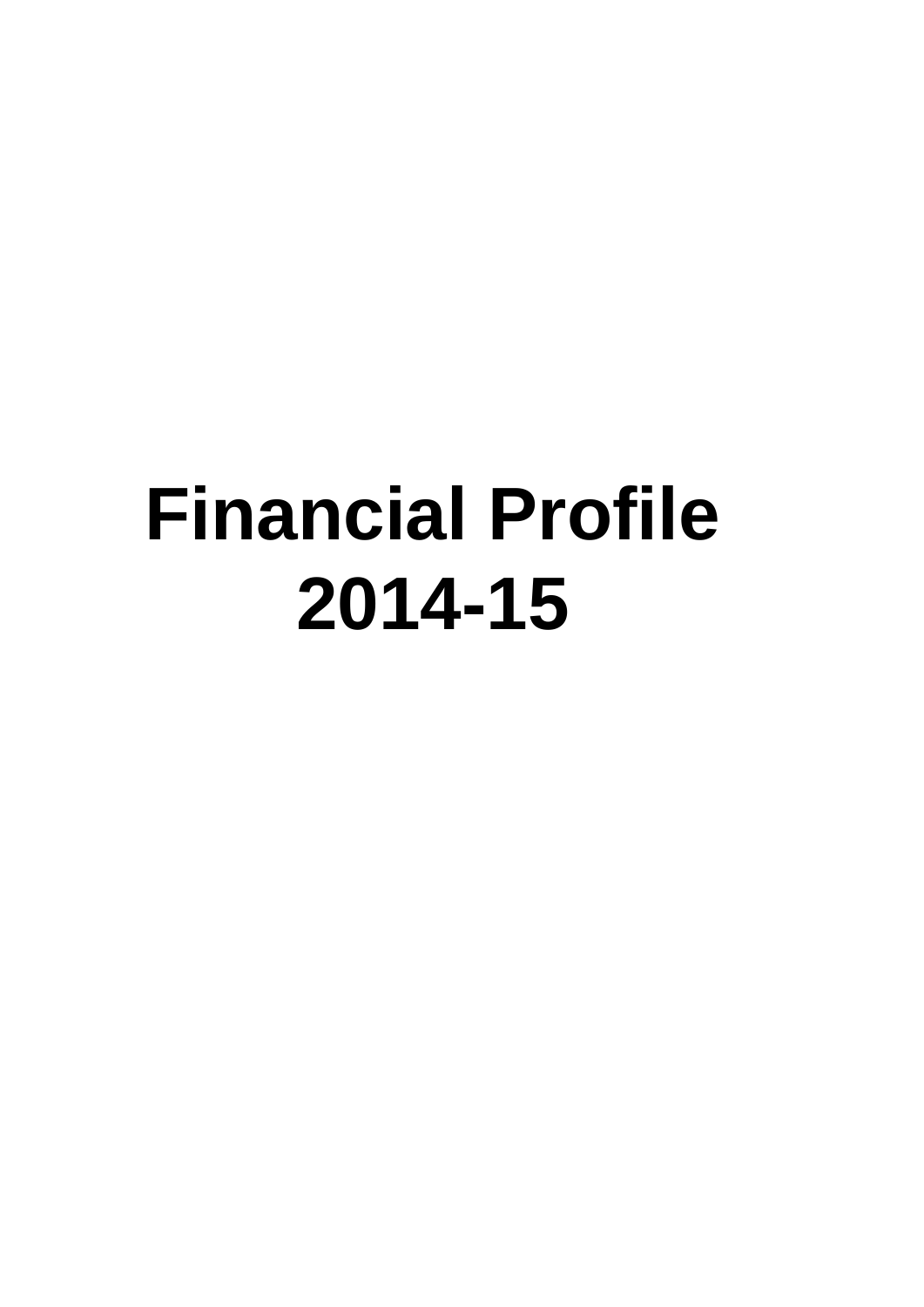#### **TEN YEAR BUDGET FORECAST**

| 2013-14 to 2023-2024                                                                                         | 0               |                 | 2               | 3         |                         |                 |                 | 7               | 8                                                                                      | 9                       | 10              |
|--------------------------------------------------------------------------------------------------------------|-----------------|-----------------|-----------------|-----------|-------------------------|-----------------|-----------------|-----------------|----------------------------------------------------------------------------------------|-------------------------|-----------------|
|                                                                                                              |                 |                 |                 |           |                         |                 |                 |                 |                                                                                        |                         |                 |
| Year                                                                                                         | 2013/14<br>£000 | 2014/15<br>£000 | 2015/16<br>£000 | £000      | 2016/17 2017/18<br>£000 | 2018/19<br>£000 | 2019/20<br>£000 | 2020-21<br>£000 | £000                                                                                   | 2021-22 2022-23<br>£000 | 2023-24<br>£000 |
| <b>Original Budget</b>                                                                                       | 16,307          | 16,307          | 14,773          | 15,201    | 14,833                  | 15,515          | 16,667          | 17,756          | 18,633                                                                                 | 19,257                  | 20,275          |
| Reduction in costs of Early Retirements (pension strain)<br>County Council elections - reinstatement of SADC |                 | (2)             | (5)             |           |                         |                 |                 |                 |                                                                                        |                         |                 |
| election costs                                                                                               |                 | 89              |                 |           | (89)                    | 89              |                 |                 | (89)                                                                                   | 89                      |                 |
| Impact of capital programme on revenue budget (MRP)                                                          |                 | 152             | (15)            | (32)      | (40)                    | (42)            | (49)            | 11              | 12                                                                                     | 12                      | 12              |
| Pension fund contribution increase                                                                           |                 | 200             | 100             | 100       |                         |                 |                 |                 |                                                                                        |                         |                 |
| National Insurance increase<br>Recycling/refuse collection-implementation of the 60%                         |                 |                 | 100             |           |                         |                 |                 |                 |                                                                                        |                         |                 |
| recycling target                                                                                             |                 |                 |                 | (100)     |                         |                 |                 |                 |                                                                                        |                         |                 |
| One-off cost to implement Localisation of Council Tax                                                        |                 |                 |                 |           |                         |                 |                 |                 |                                                                                        |                         |                 |
| Support no longer needed                                                                                     |                 | (150)           |                 |           |                         |                 |                 |                 |                                                                                        |                         |                 |
| <b>Westminster Lodge</b>                                                                                     |                 |                 |                 |           |                         |                 |                 |                 |                                                                                        |                         |                 |
| New Westminster Lodge-Revenue impact of new                                                                  |                 |                 |                 |           |                         |                 |                 |                 |                                                                                        |                         |                 |
| contract                                                                                                     |                 | (382)           | (158)           | (35)      | (21)                    | 56              | 21              | (26)            | (60)                                                                                   | 326                     |                 |
| Cost of borrowing for Westminster Lodge                                                                      |                 |                 | ∩               |           |                         |                 |                 |                 |                                                                                        |                         |                 |
| Cost of Strategic Local Plan<br>Full year effect of 2013-14 budget savings                                   |                 | (121)<br>(98)   | (9)             |           |                         |                 |                 |                 |                                                                                        |                         |                 |
| Other expenditure funded from reserves                                                                       |                 | (618)           | (45)            |           |                         |                 |                 |                 |                                                                                        |                         |                 |
| New Homes Bonus (Each tranche of income is paid for 6                                                        |                 |                 |                 |           |                         |                 |                 |                 |                                                                                        |                         |                 |
| years and then drops out; 2015-16 35% top-slice for                                                          |                 |                 |                 |           |                         |                 |                 |                 |                                                                                        |                         |                 |
| LEP)                                                                                                         |                 | (350)           | 283             | (733)     | 380                     | 564             | 599             | 350             | 200                                                                                    |                         |                 |
| Additional resource to catch up on asset maintenance                                                         |                 |                 |                 |           |                         |                 |                 |                 |                                                                                        |                         |                 |
| backlog                                                                                                      |                 | 280             | (300)           |           |                         |                 |                 |                 |                                                                                        |                         |                 |
| Cost of Council Tax Support default scheme*<br>Total before use of balances                                  | 16,307          | 22<br>15,329    | 14,724          | 14,401    | 15,063                  | 16,182          | 17,238          | 18,091          | 18,696                                                                                 | 19,684                  | 20,287          |
| Use of general & earmarked reserves                                                                          | (663)           | (45)            |                 |           |                         |                 |                 |                 |                                                                                        |                         |                 |
| Special Expense Area reserves created                                                                        |                 | 146             |                 |           |                         |                 |                 |                 |                                                                                        |                         |                 |
| Inflation (pay, non pay and fees and charges)                                                                |                 | 477             | 477             | 432       | 452                     | 485             | 517             | 543             | 561                                                                                    | 591                     | 609             |
| Approved savings                                                                                             |                 | (1,033)         |                 |           |                         |                 |                 |                 |                                                                                        |                         |                 |
| Net expenditure before Gov't support, Council Tax,                                                           |                 |                 |                 |           |                         |                 |                 |                 |                                                                                        |                         |                 |
| <b>Collection Fund</b>                                                                                       | 15,644          | 14,874          | 15,201          | 14,833    | 15,515                  | 16,667          | 17,756          | 18,633          | 19,257                                                                                 | 20,275                  | 20.895          |
| <b>Funded By</b>                                                                                             |                 |                 |                 |           |                         |                 |                 |                 |                                                                                        |                         |                 |
| <b>Total Government support</b>                                                                              | (5, 522)        | (4,795)         | (4, 165)        | (3,749)   | (3,374)                 | (3,036)         | (3,097)         | (3, 159)        | (3,222)                                                                                | (3,287)                 | (3,352)         |
| Council Tax (includes technical changes from 2013-14                                                         |                 |                 |                 |           |                         |                 |                 |                 |                                                                                        |                         |                 |
| onwards)                                                                                                     | (9,868)         | (9,868)         | (9,951)         |           |                         |                 |                 |                 | $(9,991)$ $(10,031)$ $(10,071)$ $(10,111)$ $(10,151)$ $(10,191)$ $(10,231)$ $(10,271)$ |                         |                 |
| Grant in aid of Council Tax Freeze (two years only)                                                          | (105)           | (107)           |                 |           |                         |                 |                 |                 |                                                                                        |                         |                 |
| Grant in aid of Council Tax Freeze (2014-15 & 2015-16)                                                       |                 | (95)            | (95)            |           |                         |                 |                 |                 |                                                                                        |                         |                 |
| Council tax increase (at 2%) in years from 2014/15                                                           |                 |                 |                 |           |                         |                 |                 |                 |                                                                                        |                         |                 |
| onwards<br>Increase in Council Tax base-technical changes and                                                | 0               | 0               | (197)           | (400)     | (608)                   | (821)           | (1,039)         | (1,262)         | (1,490)                                                                                | (1,724)                 | (1,724)         |
| growth in Band D properties                                                                                  | $\Omega$        | (83)            | (40)            | (40)      | (40)                    | (40)            | (40)            | (40)            | (40)                                                                                   | (40)                    | (40)            |
| Transfer from collection fund (Council Tax surpluses)                                                        | (149)           | (20)            | (50)            | (50)      | (50)                    | (50)            | (50)            | (50)            | (50)                                                                                   | (50)                    | (50)            |
| Localisation of Business Rate                                                                                |                 | 94              |                 |           |                         |                 |                 |                 |                                                                                        |                         |                 |
| <b>Funding</b>                                                                                               | (15, 644)       | (14, 874)       | (14, 498)       | (14, 230) | (14, 103)               | (14, 018)       | (14, 337)       | (14, 662)       | (14, 993)                                                                              | (15, 331)               | (15, 437)       |
|                                                                                                              | $\mathbf 0$     | 0               | 702             | 603       | 1,412                   |                 |                 | 3,972           | 4,264                                                                                  | 4,943                   | 5,458           |
| <b>Budget Gap</b><br>Inflation assumption in the model after 2014-15                                         |                 |                 | 3.0%            | 3.0%      | 3.0%                    | 2,649<br>3.0%   | 3,419<br>3.0%   | 3.0%            | 3.0%                                                                                   | 3.0%                    | 3.0%            |
| Inflation                                                                                                    |                 |                 | 477             | 432       | 452                     | 485             | 517             | 543             | 561                                                                                    | 591                     | 609             |
| Council Tax increase                                                                                         |                 | 0%              | 0%              | 2%        | 2%                      | 2%              | 2%              | 2%              | 2%                                                                                     | 2%                      | 2%              |

\* Net cost of default scheme funded from reserves in 2013-14

MRP- Minimum Revenue Provision- the amount SADC is statutorily required to put aside for debt repayment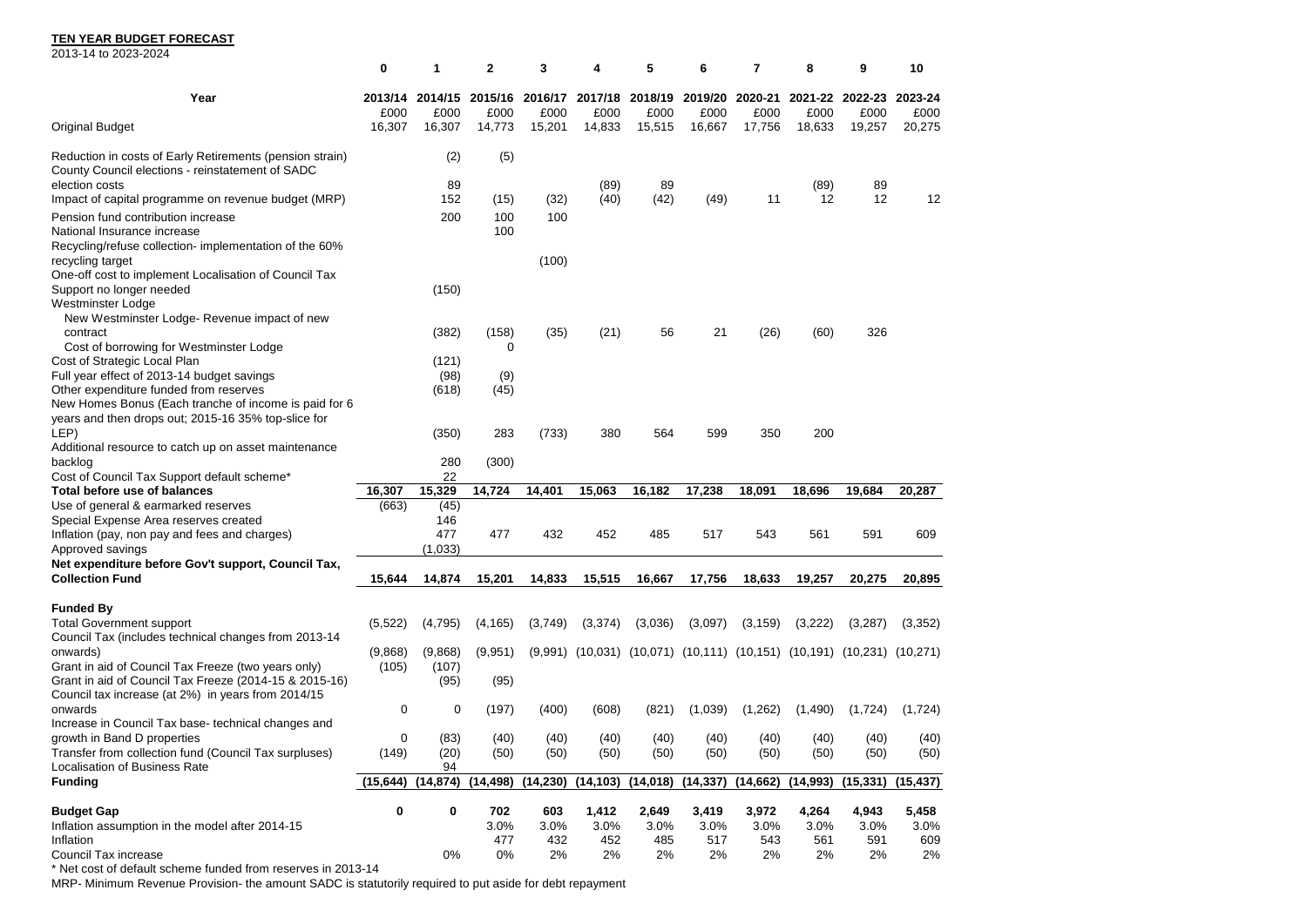## **FINANCIAL PROFILE 2014/2015**

| 2013/2014<br>£'000       |                                      |                                                                                                 | 2014/2015<br>£'000      |            |
|--------------------------|--------------------------------------|-------------------------------------------------------------------------------------------------|-------------------------|------------|
|                          | <b>GENERAL FUND</b>                  |                                                                                                 |                         |            |
| 14,740                   | <b>Budget</b>                        |                                                                                                 | 14,874                  |            |
| 4,618                    |                                      | Support from Government (Start Up Funding Assessment) -<br>replacing redistributed NNDR and RSG | 4,890                   |            |
| 3,361                    | <b>General Balances -</b>            | <b>Brought Forward</b>                                                                          | 3,539                   |            |
| 250                      |                                      | <b>Added During Year</b>                                                                        | 250                     |            |
| (2, 140)                 |                                      | <b>Estimated Usage During Year</b>                                                              | (2, 139)                |            |
| 1,471                    |                                      | <b>Carried Forward</b>                                                                          | 1,650                   |            |
|                          | <b>HOUSING REVENUE ACCOUNT</b>       |                                                                                                 |                         |            |
| 8,516                    | <b>Gross Service Expenditure</b>     |                                                                                                 | 9,264                   |            |
| 25,864                   | Income                               |                                                                                                 | 28,107                  |            |
| (2,000)<br>42<br>(2,000) | <b>Balances</b>                      | <b>Brought Forward</b><br>Added/Used During Year<br><b>Carried Forward</b>                      | 2,716<br>(491)<br>2,225 |            |
|                          | <b>CAPITAL SPENDING</b>              |                                                                                                 |                         |            |
| 10,912                   | <b>General Fund</b>                  | Approved Forward Programme                                                                      | 11,103                  |            |
| 13,120                   | Housing Investment Programme         |                                                                                                 | 10,607                  |            |
|                          | <b>COUNCIL TAX at Band D</b>         |                                                                                                 |                         |            |
| 168.28                   | St Albans District Council (average) |                                                                                                 | 168.28                  | no change  |
| 38.52                    | Parish Councils (average)            |                                                                                                 | 38.69                   | plus 0.44% |
| 206.80                   |                                      | <b>Total District and Parishes (average)</b>                                                    | 206.97                  | plus 0.08% |
| 1,118.83                 | <b>Hertfordshire County Council</b>  |                                                                                                 | 1,118.83                | no change  |
| 147.82                   |                                      | Hertfordshire Police and Crime Commissioner Precept                                             | 147.82                  | no change  |
| 1,473.45                 |                                      | Total Council Tax at Band D (average)                                                           | 1,473.62                | plus 0.01% |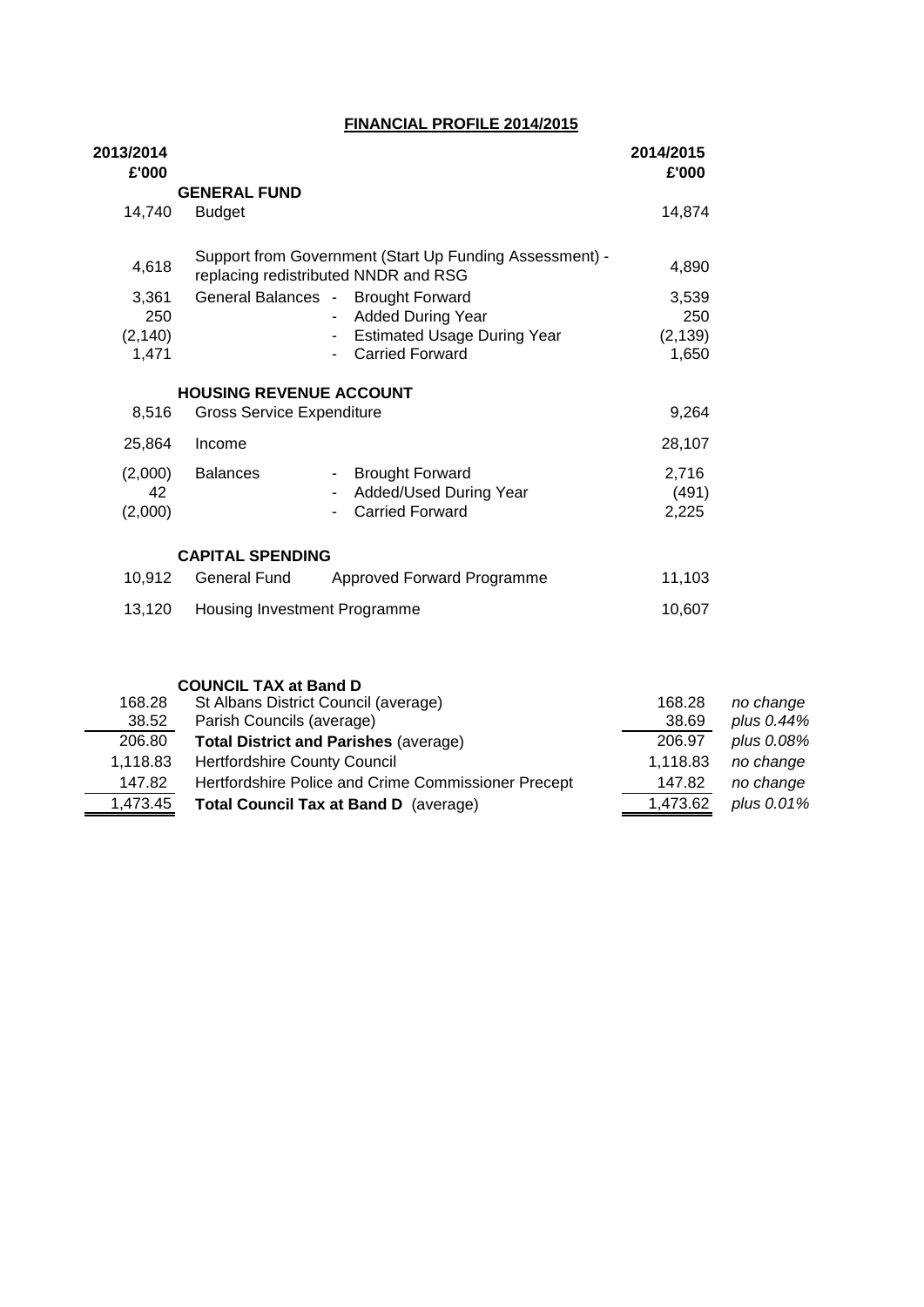#### **SUMMARY OF GENERAL FUND BUDGETS 2013-14 TO 2015-16**

| <b>Budget</b><br>2013-14<br>£ | Portfolio                                                                                                                                                                       | <b>Budget</b><br>2014-15<br>£         | <b>Budget</b><br>2015-16<br>£     |
|-------------------------------|---------------------------------------------------------------------------------------------------------------------------------------------------------------------------------|---------------------------------------|-----------------------------------|
|                               | 3,340,540 Community Engagement & Localism                                                                                                                                       | 3011830                               | 3,042,700                         |
|                               | 6,023,130 Environmental                                                                                                                                                         | 6922460                               | 7,040,040                         |
|                               | 493,310 Housing General Fund                                                                                                                                                    | 532610                                | 536,760                           |
|                               | 1,649,130 Planning & Conservation                                                                                                                                               | 1628740                               | 1,627,410                         |
|                               | 1,058,710 Resources (Direct)                                                                                                                                                    | 1,555,880                             | 2,136,300                         |
|                               | 383,370 Resources (Support)                                                                                                                                                     | 206780                                | 144,660                           |
|                               | 4,463,460 Sports, Leisure & Heritage                                                                                                                                            | 4,265,020                             | 4,342,350                         |
| 17,411,650                    |                                                                                                                                                                                 | 18,123,320                            | 18,870,220                        |
|                               | (2,850,090) Capital Charges Credit                                                                                                                                              |                                       | $(3,249,360)$ $(3,457,700)$       |
|                               | 841,120 Pensions Accounting Adjustment                                                                                                                                          |                                       |                                   |
|                               | (662,930) Contribution from Balances                                                                                                                                            | $\mathbf 0$                           | 0                                 |
|                               | 14,739,750 Net Expenditure before Government Support                                                                                                                            |                                       | 14,873,960 15,412,520             |
| (4,618,000)                   | <b>Government Support:</b><br>- Contribution from NNDR Pool<br>- Formula Grant Allocation<br>Start Up Funding Assessment (from 2013-14 replacing redistributed NNDR<br>and RSG) | $(4,890,060)$ $(4,159,000)$           |                                   |
|                               | (104,520) Council Tax Freeze Grant                                                                                                                                              | (106,900)                             | (106,900)                         |
|                               | 10,017,230 NET EXPENDITURE AFTER GOVERNMENT SUPPORT                                                                                                                             |                                       | 9,877,000 11,146,620              |
|                               | (149,000) BALANCE TRANSFERRED FROM COLLECTION FUND<br>BALANCE TRANSFERRED TO BUSINESS RATES COLLECTION FUND                                                                     | (20,000)<br>94.000                    | (50,000)                          |
|                               | 9,868,230 NET REQUIREMENT FROM COUNCIL TAXPAYERS                                                                                                                                | 9,951,000                             | 11,096,620                        |
|                               | 3,361,000 General Fund Balance Brought Forward<br>250,000 Increase in Working Balance<br>(2,140,000) Taken from General Fund Balances (expected use)                            | 3,539,000<br>250,000<br>(2, 139, 000) | 1,650,000<br>250,000<br>(400,000) |
|                               | 1,471,000 Estimated General Fund Balance Carried Forward<br>(NB Working Balance of a minimum of £1,500,000)                                                                     | 1,650,000                             | 1,500,000                         |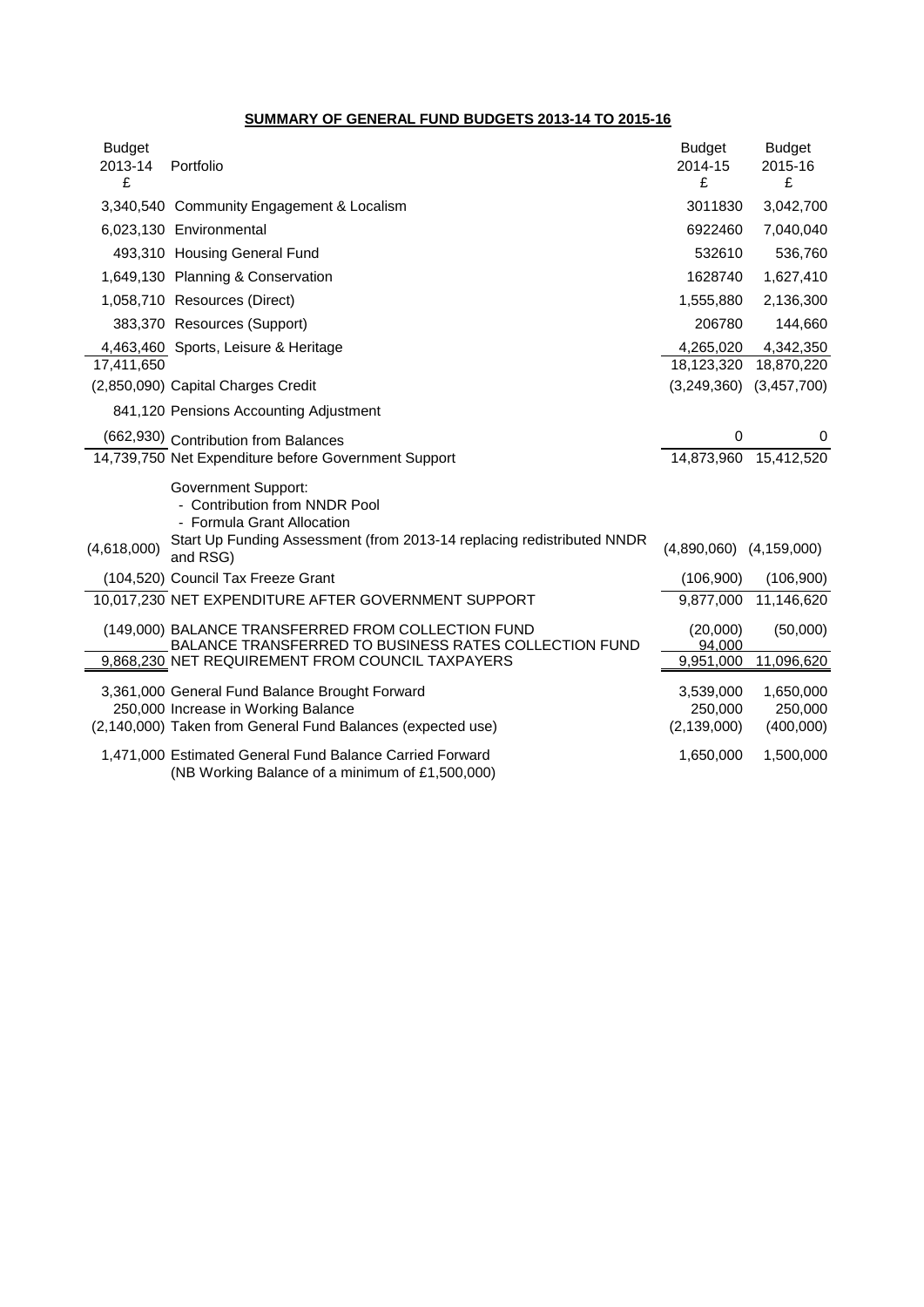## **SUMMARY OF GENERAL FUND BUDGETS**

## **WHERE COSTS ARE SUBSEQUENTLY RECHARGED TO OTHER SERVICES**

| <b>Budget</b><br>2012-13<br>£ | <b>Portfolio</b>                                                                         | <b>Budget</b><br>2013-14<br>£ | <b>Estimate</b><br>2014-15<br>£ |
|-------------------------------|------------------------------------------------------------------------------------------|-------------------------------|---------------------------------|
| 2,540,415                     | Community Engagement & Localism                                                          | 3,009,780                     | 3,040,830                       |
| 210,500                       | Environmental                                                                            | 596,480                       | 596,480                         |
| 120,020                       | <b>Housing General Fund</b>                                                              | 321,270                       | 321,230                         |
| 425,140                       | <b>Planning &amp; Conservation</b>                                                       | 417,020                       | 416,680                         |
| 39,930                        | Resources (Direct)                                                                       | 488,670                       | 485,740                         |
| 4,699,660                     | Resources (Support)                                                                      | 5,908,470                     | 5,892,780                       |
| 8,035,665                     | TOTAL OF COSTS RECHARGED TO DIRECT SERVICES AND<br><b>INCLUDED WITHIN THOSE SERVICES</b> | 10,741,690                    | 10,753,740                      |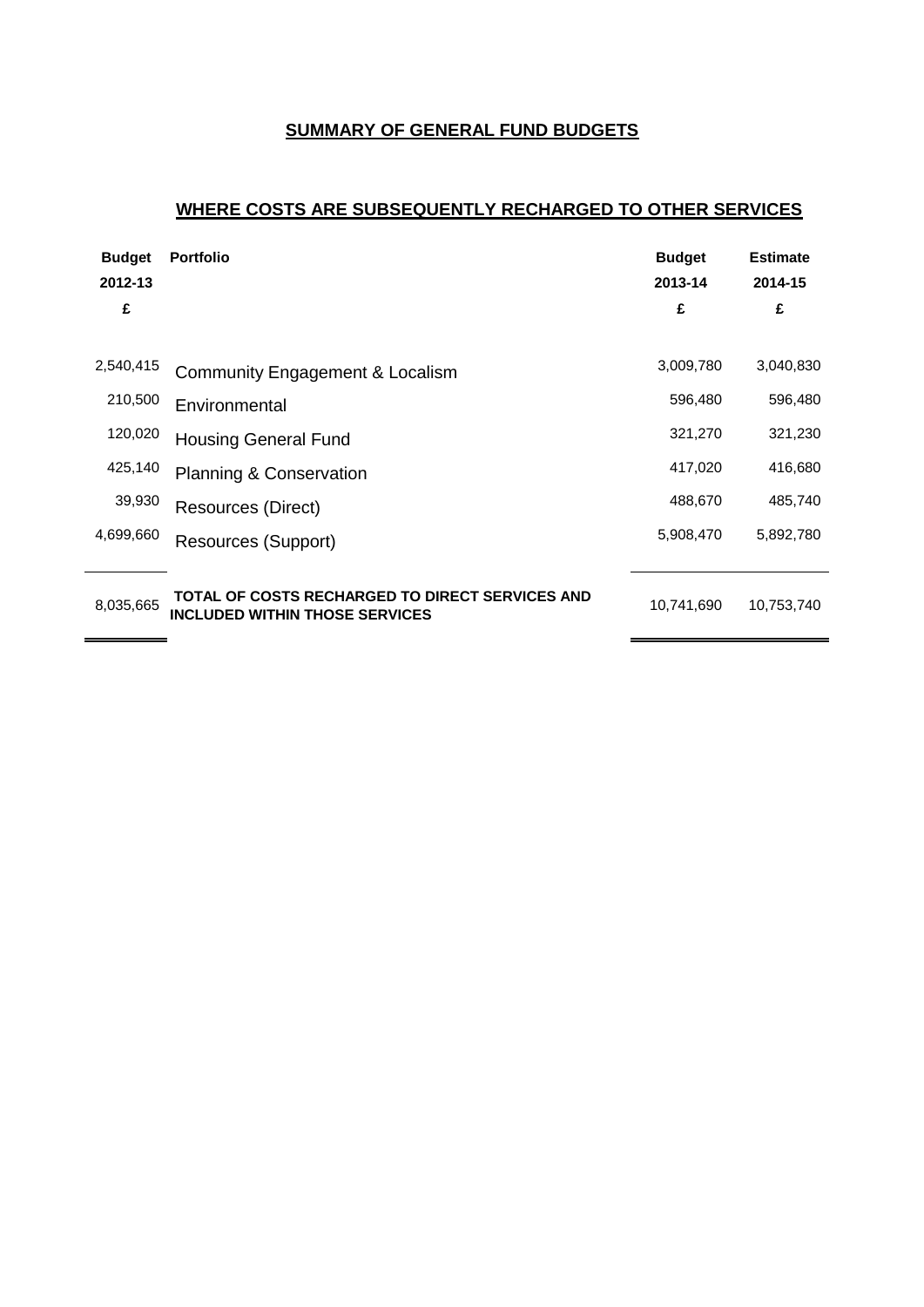#### **Community Engagement & Localism Portfolio**

| <b>Budget</b>        | Cost          |                                                  | <b>Budget</b>        | <b>Budget</b>        |
|----------------------|---------------|--------------------------------------------------|----------------------|----------------------|
| 2013-14              | <b>Centre</b> | <b>Direct Services</b>                           | 2014-15              | 2015-16              |
| £                    |               |                                                  | £                    | £                    |
| 200,620              | 1205          | <b>Community Protection</b>                      | 192,010              | 191,900              |
| 0                    | 1207          | <b>Community Safety Fund</b>                     | 11,200               | 0                    |
| 245,050              | 1210          | <b>CCTV</b>                                      | 284,780              | 284,760              |
| 745,750              | 1215          | <b>Members</b>                                   | 692,360              | 691,880              |
| 7,660                | 1220          | Civic Activities                                 | 3,890                | 3,890                |
| 191,720              | 1222          | Mayoralty                                        | 200,730              | 200,610              |
| 15,830               | 1225          | Town Twinning                                    | 13,660               | 13,650               |
| 163,730              | 1230          | Elections                                        | 238,160              | 238,020              |
| 189,950              | 1235          | <b>Electoral Registration</b>                    | 215,850              | 215,650              |
| (24, 920)            | 1575          | Licensing                                        | 34,300               | 34,260               |
| (7, 560)             | 1580          | Hackney Carriages & Private Hire                 | 0                    | 0                    |
| (188, 210)           | 1585          | Market                                           | (185,900)            | (178,060)            |
| 15,640               | 2635          | Nomansland Common                                | 10,390               | 10,390               |
| 13,920               | 2640          | <b>Bricketwood Common</b>                        | 8,660                | 8,660                |
| (83, 830)            | 2800          | Cemeteries                                       | (100, 990)           | (99, 790)            |
| 2,950                | 2810          | West Herts Crematorium                           | 2,750                | 2,750                |
| 6,090                | 2820          | <b>Closed Churchyards</b>                        | 3,760                | 4,000                |
| 8,140                | 2910          | <b>Jubilee Centre</b>                            | 6,800                | 24,880               |
| 228,940              | 3056          | Development & Tourism                            | 249,510              | 249,340              |
| 157,430              | 3062          | <b>Tourist Information Centre</b>                | 157,460              | 157,400              |
| 37,300               | 3510          | Scrutiny                                         | 37,520               | 37,520               |
| 917,690              | 3540          | Democratic Represent & Management                | 1,022,490            | 1,020,960            |
| 650,790              | 5015          | <b>Grants &amp; Subsidies</b>                    | 550,560              | 550,530              |
| 119,920              | 5060          | Partnership & Engagement                         | 141,340              | 141,290              |
| 120,190              | 5062          | <b>Local Services Hub</b>                        | 72,840               | 72,600               |
| 38,300               | 5075          | <b>Land Charges</b>                              | 34,920               | 34,750               |
| 79,550               | 5080          | <b>Emergency Planning/Resilience</b>             | 78,080               | 77,920               |
| 76,840               | 6000          | <b>Public Transport</b>                          | 81,810               | 81,800               |
| 62,270               | 6005          | Taxi Voucher Scheme                              | 62,500               | 62,500               |
| 67,140               | 6010          | <b>Transport Strategy</b>                        | 15,450               | 15,430               |
|                      | 6020          | Roads Amenity Function                           | 113,710              | 113,820              |
| 96,380               | 6030          | Verge Maintenance                                | 63,910               | 63,850               |
| (1,670,920)          | 6035          | <b>Car Parks Contract</b>                        | (1,751,280)          | (1,751,280)          |
| 142,460              | 6040          | Car Parks Administration                         | 178,250<br>209870    | 178,240              |
| 206,450              | 6045          | Russell Avenue/Drovers Way Car                   |                      | 209,870              |
| (129,070)<br>135,310 | 6050<br>6055  | Civic Centre Car Park<br>Fee Paying Car Parks    | (125, 210)<br>97,590 | (144, 950)<br>97,780 |
| (21, 910)            | 6060          | <b>Leased Car Parks</b>                          | (44,070)             | (28,070)             |
| 17,590               | 6065          | Free Car Parks                                   | 12,940               | 22,940               |
| 0                    | 6070          | Lydekker Car Park                                | 0                    |                      |
| 2,835,180            |               | <b>Net Budget</b>                                | 2,892,600            | 2,911,690            |
|                      |               | Less funding from reserves                       | (11,200)             |                      |
|                      |               | Net Budget for Community Engagement &            |                      | 0                    |
|                      |               | <b>Localism Portfolio</b>                        | 2,881,400            | 2,911,690            |
|                      |               |                                                  |                      |                      |
|                      |               | Costs reallocated to other services              |                      |                      |
|                      | 1245          | <b>Democratic Services</b>                       |                      |                      |
| 473,630<br>0         | 3540          | Democratic Representation & Management           | 501,620<br>316,550   | 501,620<br>316,550   |
| 875,930              | 5500          | <b>Central Offices</b>                           |                      |                      |
| 588,070              | 5545          | Legal                                            | 906,230<br>632,340   | 937,200<br>632,340   |
|                      | 5560          |                                                  | 502,540              |                      |
| 380,260<br>45,000    | 5568          | Property and Asset Management<br>Apprenticeships | 15,000               | 502,620<br>15,000    |
| 0                    | 6040          | Car Parks Administration                         | 7,770                | 7,770                |
| 0                    | 6045          | RussellAvenue/DroversWay Car Park                | 23,700               | 23,700               |
| 0                    | 6050          | Civic Centre Car Park                            | 55,720               | 55,720               |
| 0                    | 6055          | Fee Paying Car Parks                             | 3,520                | 3,520                |
| 95,650               | 6400          | Infrastructure                                   | 44,790               | 44,790               |
| 2,458,540            |               |                                                  | 3,009,780            | 3,040,830            |
| (2,458,540)          |               | Recharge to other services                       | (3,009,780)          | (3,040,830)          |
| 0                    |               |                                                  | 0                    | 0                    |
|                      |               |                                                  |                      |                      |
|                      |               | <b>Special Reserve</b>                           |                      |                      |
| 266,980              | 6100          | <b>Decriminalised Parking</b>                    | 130,430              | 131,010              |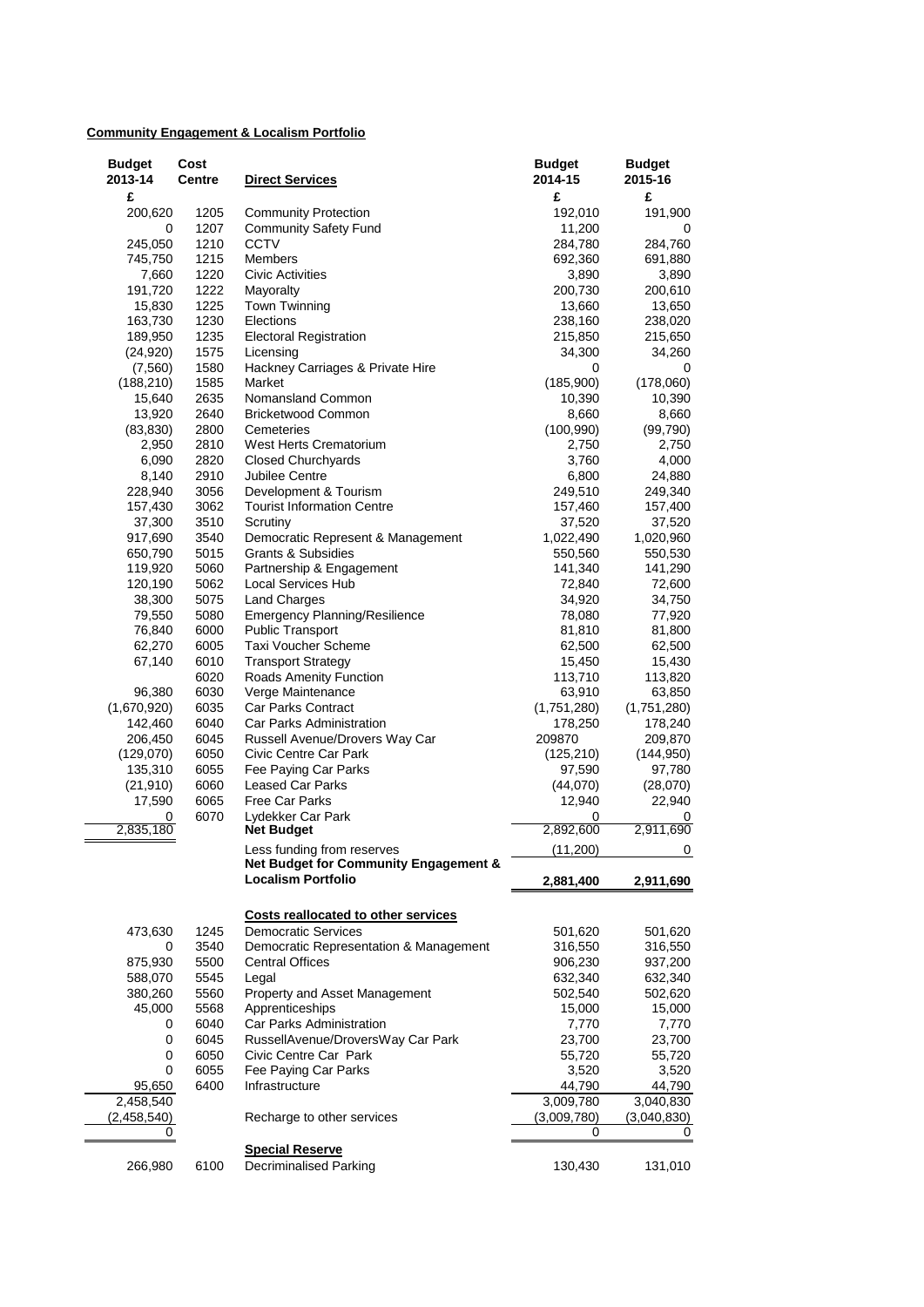# **Environmental Portfolio**

| <b>Budget</b><br><b>Cost</b><br>2013-14<br><b>Centre Direct Services</b><br>£ |                                              | <b>Budget</b><br>2014-15<br>£ | <b>Budget</b><br>2015-16<br>£ |
|-------------------------------------------------------------------------------|----------------------------------------------|-------------------------------|-------------------------------|
| 191,630<br>1500                                                               | <b>Environmental Services Administration</b> | 0                             | (5,750)                       |
| 405,910<br>1505<br><b>Environmental Protection</b>                            |                                              | 449,350                       | 449,290                       |
| 359,120<br>1520<br>Food & Health Safety                                       |                                              | 420,500                       | 420,670                       |
| 1530<br>56,210<br><b>Pest Control</b>                                         |                                              | 67,550                        | 67,530                        |
| 256,440<br>1535<br><b>Public Conveniences</b>                                 |                                              | 216,180                       | 242,240                       |
| 40,610<br>1540<br><b>Animal Welfare</b>                                       |                                              | 53,170                        | 53,170                        |
| 19,630<br>1545                                                                | <b>Removal of Abandoned Vehicles</b>         | 23,090                        | 23,060                        |
| 1,298,470<br>1555<br>Recycling                                                |                                              | 1,765,690                     | 1,766,430                     |
| 1560<br><b>Refuse Collection</b><br>1,746,940                                 |                                              | 1,809,630                     | 1,809,420                     |
| 1,321,740<br>1565<br><b>Street Cleansing</b>                                  |                                              | 1,434,530                     | 1,434,500                     |
| 1570<br>69,410<br><b>Cleaner District</b>                                     |                                              | 0                             | $\Omega$                      |
| <b>Parks Administration</b><br>33,050<br>2600                                 |                                              | 326,250                       | 326,250                       |
| (8, 160)<br>2605<br>Allotments                                                |                                              | (9,090)                       | (8,590)                       |
| 2610<br>26,080<br><b>Clarence Park</b>                                        |                                              | 43,340                        | 68,290                        |
| 96,640<br>2615<br><b>Other Open Spaces</b>                                    |                                              | 16,410                        | 20,470                        |
| 2620<br><b>Gardens &amp; Flower Beds</b><br>36,900                            |                                              | 27,400                        | 27,530                        |
| 27,070<br>2625<br>Playgrounds                                                 |                                              | 191,410                       | 191,510                       |
| 2630<br>8,990<br><b>Central Nursery</b>                                       |                                              | 8,270                         | 8,270                         |
| 18,710<br>2645<br><b>Railway Trails</b>                                       |                                              | 17,310                        | 17,380                        |
| 2650<br>(1,300)                                                               | Verulamium & Westminster Lodge               | 46,380                        | 52,440                        |
| <b>Rothamsted Park</b><br>14,040<br>2655                                      |                                              | 15,090                        | 75,930                        |
|                                                                               | <b>Net Budget for Environmental</b>          |                               |                               |
| 6,018,130<br><b>Portfolio</b>                                                 |                                              | 6,922,460                     | 7,040,040                     |
|                                                                               |                                              |                               |                               |
|                                                                               | <b>Costs reallocated to other services</b>   |                               |                               |
| 1500<br>0                                                                     | <b>Environmental Services Administration</b> | 401,330                       | 401,330                       |
| 1565<br><b>Street Cleansing</b><br>$\overline{0}$                             |                                              | 5,620                         | 5,620                         |
| 6410<br>167,020                                                               | Landscape Architect, Arborists               | 189,530                       | 189,530                       |
| (5,000)                                                                       | Less funding from reserves                   | $\overline{0}$                | 0                             |
| (162, 020)                                                                    | Recharge to other services                   | (596, 480)                    | (596,480)                     |
| O                                                                             |                                              | $\overline{0}$                | $\mathbf 0$                   |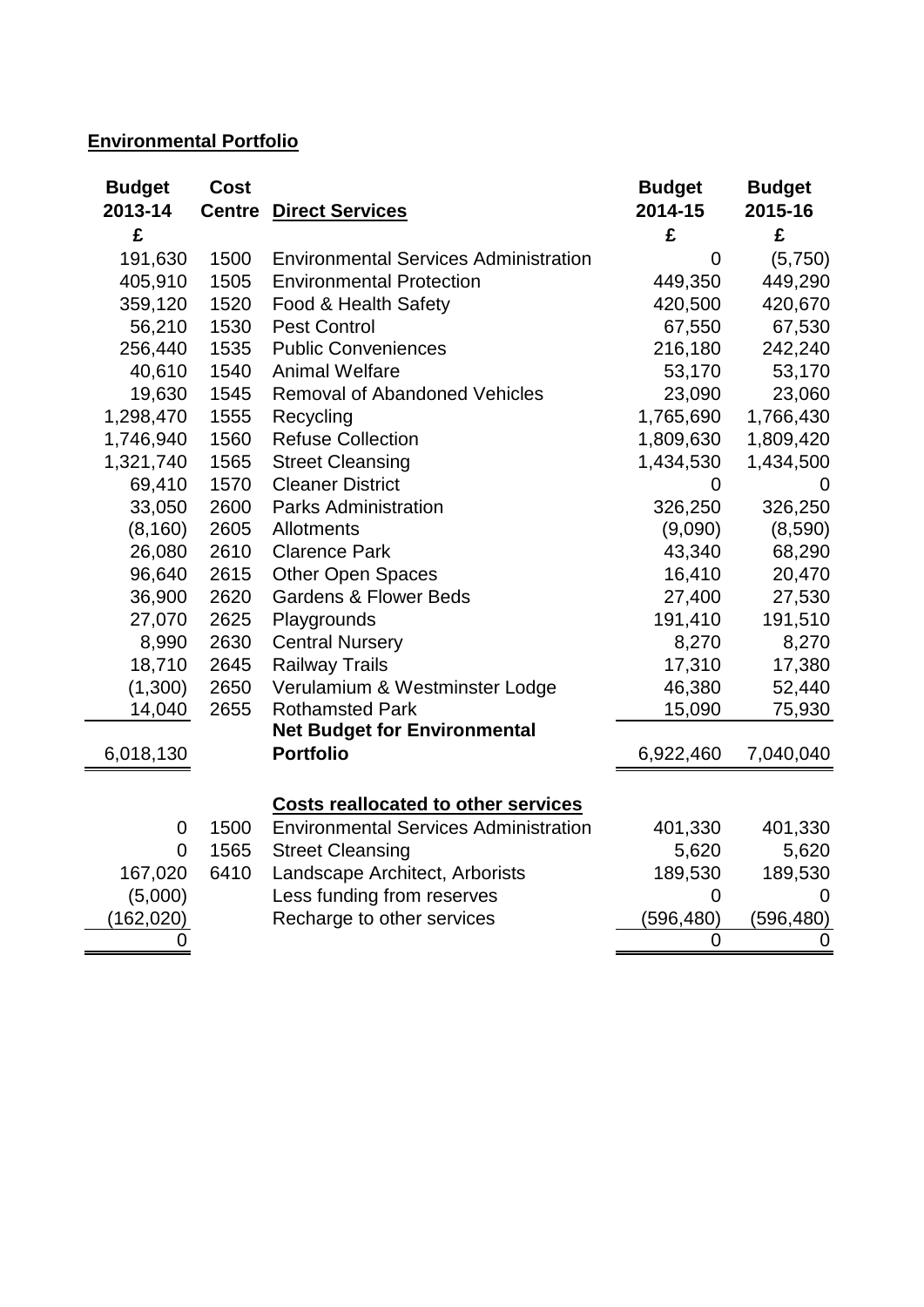# **Housing Services Portfolio (General Fund)**

| <b>Budget</b> | <b>Cost</b>   |                                   | <b>Budget</b> | <b>Budget</b> |
|---------------|---------------|-----------------------------------|---------------|---------------|
| 2013-14       | <b>Centre</b> | <b>Direct Services</b>            | 2014-15       | 2015-16       |
| £             |               |                                   | £             | £             |
| (118, 790)    | 2000          | <b>Mobile Home Sites</b>          | (106, 830)    | (104, 540)    |
| (8,340)       | 2010          | <b>Sundry Properties</b>          | (4,280)       | (4, 180)      |
| 349,520       | 2020          | Homelessness                      | 401,460       | 401,360       |
| 127,640       | 2030          | <b>Grounds Maintenance</b>        | 95,770        | 97,630        |
| 0             | 2040          | <b>Home Renovation Grants</b>     |               | $\Omega$      |
| 211,100       | 2050          | <b>Rent Allowances</b>            | 191,100       | 191,100       |
| (165,000)     | 2051          | <b>Rent Rebates</b>               | (145,000)     | (145,000)     |
| 97,180        | 2065          | <b>Affordable Housing</b>         | 100,390       | 100,390       |
|               |               | <b>Net Budget for Housing</b>     |               |               |
| 493,310       |               | <b>Portfolio</b>                  | 532,610       | 536,760       |
|               |               |                                   |               |               |
|               |               | <b>Costs reallocated to other</b> |               |               |
|               |               | services or the Housing           |               |               |
|               |               | <b>Investment Programme</b>       |               |               |
|               |               |                                   |               |               |
| 0             | 2020          | Homelessness                      | 34,200        | 34,200        |
| 0             | 2030          | <b>Grounds Maintenance</b>        | 143,460       | 143,460       |
| 129,270       | 2040          | <b>Home Renovation Grants</b>     | 143,610       | 143,570       |
| (129, 270)    |               | Recharge to the HIP & other       |               |               |
|               |               | services                          | (321,270)     | (321,230)     |
| 0             |               |                                   | 0             | 0             |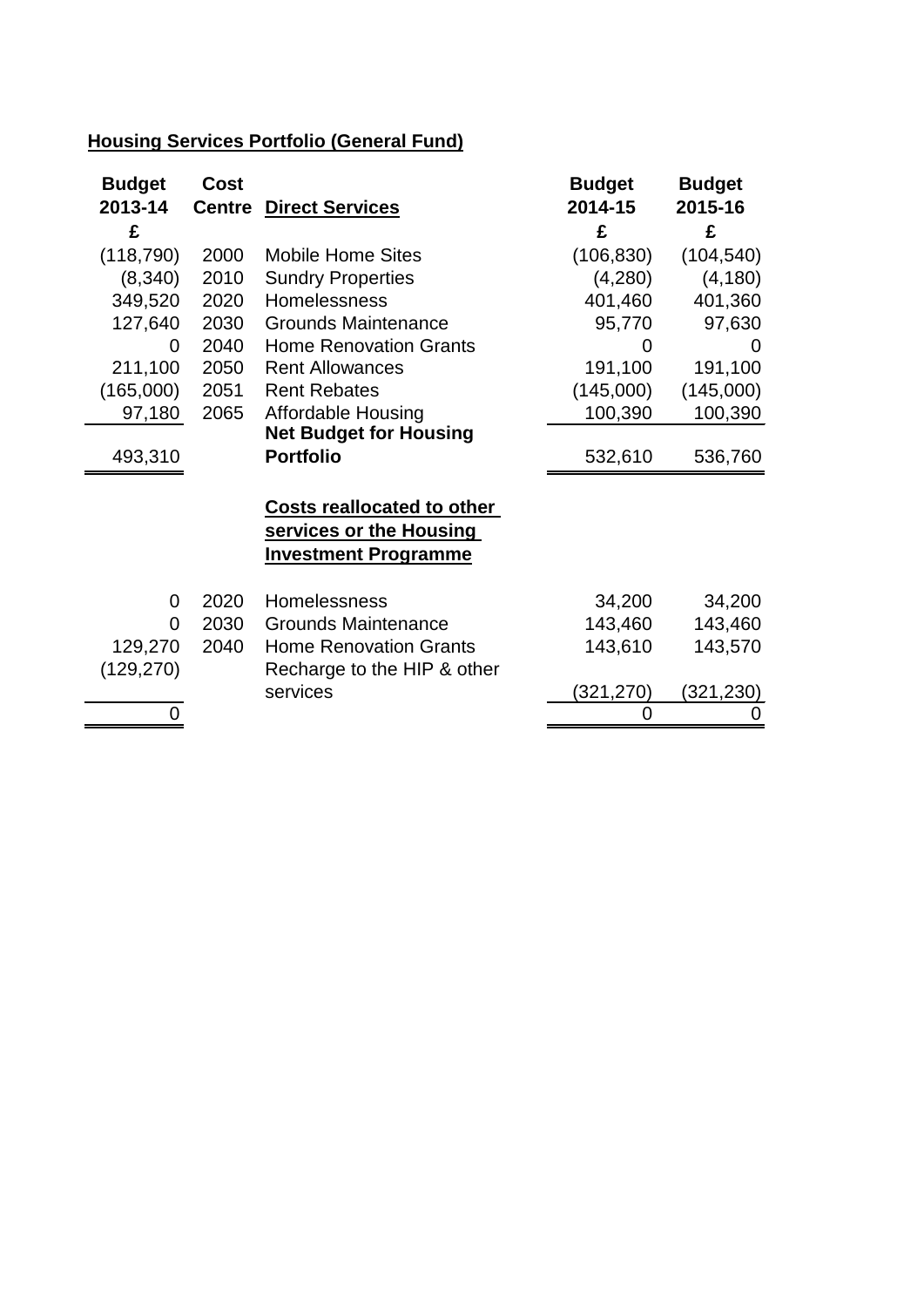# **Housing Services Portfolio HRA (Housing Revenue Account)**

| <b>Budget</b><br>2013-14<br>£'000                                                                                                                                                                                                                                              | 2014-15<br>£'000                                               | <b>Budget Estimate</b><br>2015-16<br>£'000                      |
|--------------------------------------------------------------------------------------------------------------------------------------------------------------------------------------------------------------------------------------------------------------------------------|----------------------------------------------------------------|-----------------------------------------------------------------|
| <b>Income</b>                                                                                                                                                                                                                                                                  |                                                                |                                                                 |
| (23,492) Rents - Dwellings (inc heating)<br>- Service Charges<br>(441)<br>(800)<br>- Garages<br>- Shops and Other<br>(435)<br>- Leaseholders<br>(324)<br>(166) Supporting People<br>(15) HRA Investment Income/Mortgage Interest<br>(191) Leaseholder Contributions to capital | (25, 789)<br>(533)<br>(822)<br>(328)<br>(399)<br>(166)<br>(70) | (27, 022)<br>(556)<br>(841)<br>(339)<br>(415)<br>(166)<br>(141) |
| (25,864) Total Income                                                                                                                                                                                                                                                          | (28, 107)                                                      | (29, 480)                                                       |
| <b>Expenditure</b>                                                                                                                                                                                                                                                             |                                                                |                                                                 |
| 4,330 Supervision and Management<br>3,502 Repairs<br>238 Rents, Rates and Other Taxes                                                                                                                                                                                          | 4,927<br>3,666<br>238                                          | 5,165<br>3,755<br>238                                           |
| 0 Cost of Capital<br>Major Repair Reserve - Transfer to Reserves<br>53 Garage Depreciation                                                                                                                                                                                     | 0<br>150                                                       | 0<br>155                                                        |
| 32 Transitional Relief (Supporting People)<br>150 Payment to Government<br>211 Corporate and Democratic Costs                                                                                                                                                                  | 0                                                              | 0                                                               |
| 8,516 Total Expenditure                                                                                                                                                                                                                                                        | 283<br>9,264                                                   | 293<br>9,606                                                    |
| (17,348) Net surplus of services                                                                                                                                                                                                                                               | (18, 843)                                                      | (19,874)                                                        |
| 5,233 Interest on Self Financing Loan<br>Loan repayment self funding                                                                                                                                                                                                           | 5,227                                                          | 5,168<br>2,000                                                  |
| 1,115 Provision for debt repayment<br>6,348 Transfer to/from reserves                                                                                                                                                                                                          | 3,500<br>8,727                                                 | 2,195<br>9,363                                                  |
| <b>Capital Programme</b>                                                                                                                                                                                                                                                       |                                                                |                                                                 |
| <b>Adjustment for Depreciation</b><br>11,000 Contribution to fund capital                                                                                                                                                                                                      | 10,500<br>500                                                  | 10,500<br>500                                                   |
| Saving to be found (2013/14 rent)<br>11,000 Total Expenditure (HIP)                                                                                                                                                                                                            | (393)<br>10,607                                                | (388)<br>10,612                                                 |
| (2,000) Balance brought forward                                                                                                                                                                                                                                                | (2,716)                                                        | (2,225)                                                         |
| 42 Transfers (In)/out<br>(2,000) Balance carried forward                                                                                                                                                                                                                       | 491<br>(2, 225)                                                | 101<br>(2, 124)                                                 |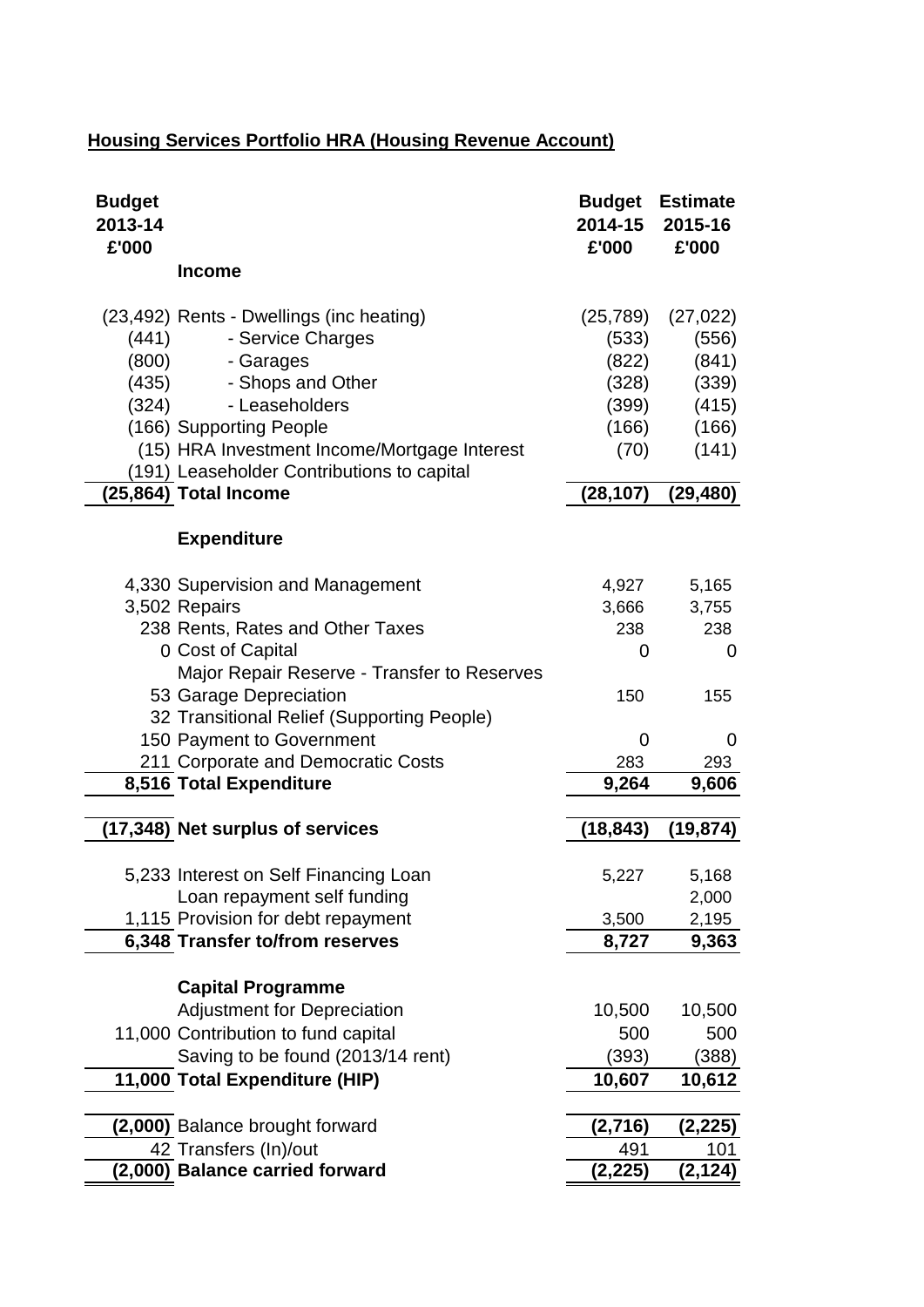# **Planning & Conservation Portfolio (General Fund)**

| <b>Budget</b><br>2013-14 | Cost | <b>Centre Direct Services</b>        | <b>Budget</b><br>2014-15 | <b>Budget</b><br>2015-16 |
|--------------------------|------|--------------------------------------|--------------------------|--------------------------|
| £                        |      |                                      | £                        | £                        |
| (32,730)                 | 4510 | <b>Building Control</b>              | 85,600                   | 85,550                   |
| 791,840                  | 4520 | <b>Spatial Planning</b>              | 745,260                  | 723,200                  |
| 775,890                  | 4530 | Development Management               | 745,990                  | 744,930                  |
| 70,940                   | 4550 | Design & Conservation                | 79,730                   | 79,670                   |
| 36,050                   | 4580 | Landscape & Graphic Design           | 42,380                   | 42,380                   |
| 7,140                    | 6025 | Drainage & Flood Prevention          | 860                      | 960                      |
|                          |      | <b>Net Budget</b>                    | 1,699,820                | 1,676,690                |
|                          |      | Less funding from reserves           | (71,080)                 | (49, 280)                |
|                          |      | <b>Net Budget for Planning &amp;</b> |                          |                          |
| 1,649,130                |      | <b>Conservation Portfolio</b>        | 1,628,740                | 1,627,410                |
|                          |      |                                      |                          |                          |

# **Costs reallocated to other services**

| 411,670   | 4500 Planning Technical Support | 417,020   | 416,680    |
|-----------|---------------------------------|-----------|------------|
| (411,670) | Recharge to other services      | (417,020) | (416, 680) |
|           |                                 |           |            |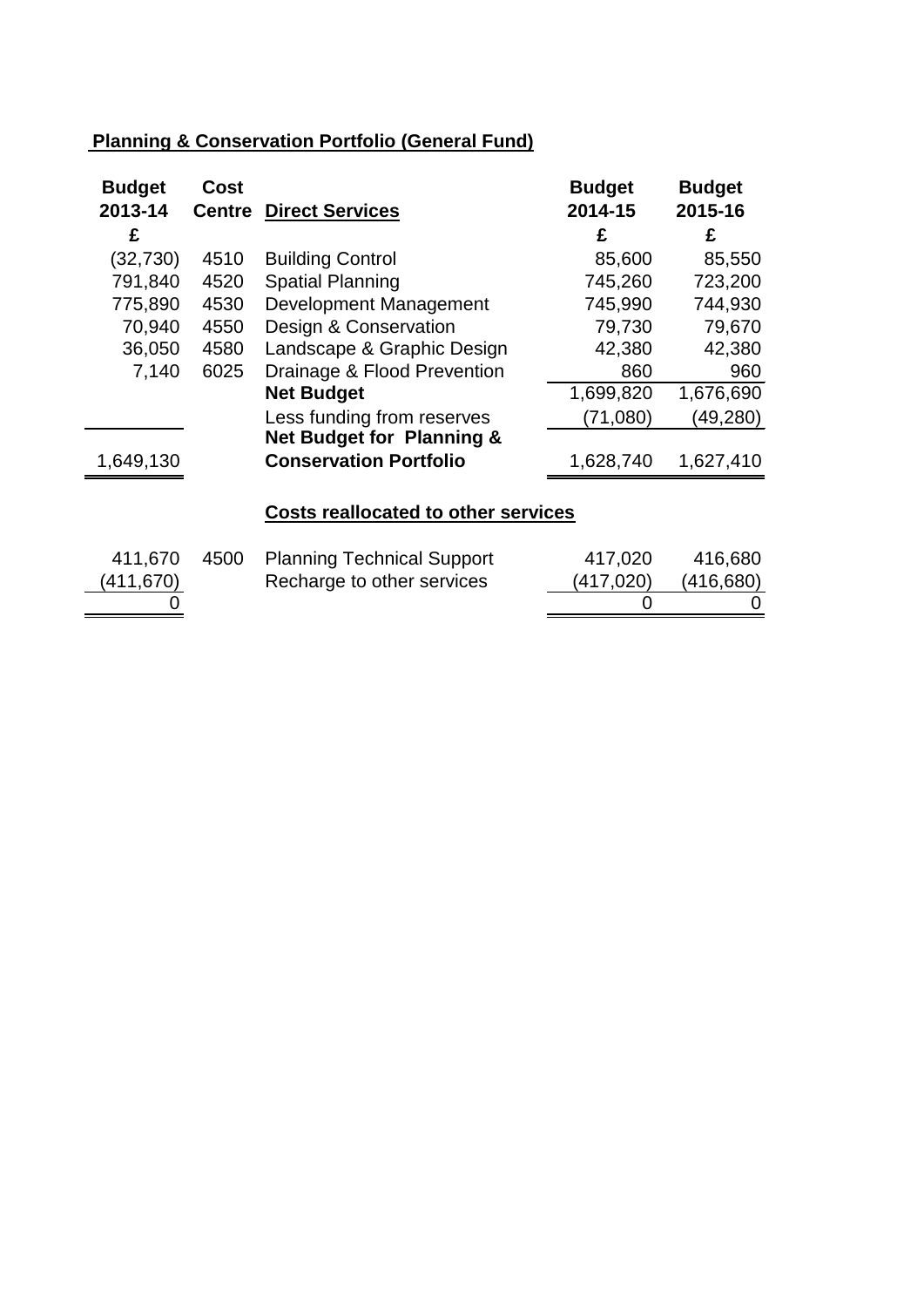# **Resources (Direct) Portfolio**

| <b>Budget</b><br>2013-14 | <b>Cost</b><br><b>Centre</b> | <b>Direct Services</b>                     | <b>Budget</b><br>2014-15 | <b>Budget</b><br>2015-16 |
|--------------------------|------------------------------|--------------------------------------------|--------------------------|--------------------------|
| £                        |                              |                                            | £                        | £                        |
| 331,230                  | 1110                         | <b>Chief Executive</b>                     | 328,700                  | 328,500                  |
| 443,000                  | 1117                         | <b>Business Process Reengineering</b>      | 0                        | $\Omega$                 |
| 18,800                   | 1202                         | <b>Project Leadership</b>                  | 18,800                   | 18,800                   |
| 8,950                    | 2900                         | <b>Jubilee Restaurant</b>                  | 8,950                    | 0                        |
| 71,290                   | 3520                         | <b>External Audit</b>                      | 39,550                   | 39,550                   |
| (267, 410)               | 5000                         | <b>Corporate Property</b>                  | 14,510                   | (152, 560)               |
| (9, 150)                 | 5005                         | Sandridge Gate Business Centre             | (59, 690)                | (59, 210)                |
| (941, 940)               | 5010                         | <b>Miscellaneous</b>                       | (1,218,770)              | (668, 820)               |
| (8,000)                  | 5011                         | <b>Interest on Balances</b>                | (8,000)                  | 192,000                  |
| 644,600                  | 5012                         | Minimum Revenue Provision                  | 796,100                  | 810,100                  |
| 12,780                   | 5025                         | <b>Corporate Costs</b>                     | 12,070                   | 12,070                   |
| (70, 800)                | 5035                         | <b>Business Rates</b>                      | (98, 430)                | (100, 720)               |
| 788,240                  | 5040                         | <b>Council Tax</b>                         | 848,020                  | 843,530                  |
| (685, 190)               | 5047                         | <b>Council Tax Localisation</b>            | 162,770                  | 162,770                  |
| 721,120                  | 5050                         | <b>Benefits Administration</b>             | 609,770                  | 584,520                  |
| 10,140                   | 5547                         | <b>Protection from Eviction</b>            | 18,890                   | 18,870                   |
| 1,067,660                |                              | <b>Net Budget</b>                          | 1,473,240                | 2,029,400                |
| (452,600)                |                              | Less funding from reserves                 | (24,260)                 | 0                        |
| 615,060                  |                              | <b>Net Budget for Resources (Direct)</b>   | 1,448,980                | 2,029,400                |
|                          |                              | <b>Costs reallocated to other services</b> |                          |                          |
| $\mathbf 0$              | 3520                         | <b>External Audit</b>                      | 65,170                   | 65,170                   |
| $\overline{0}$           | 5005                         | <b>Corporate Property</b>                  | 334,340                  | 334,340                  |
| (103, 810)               | 5030                         | <b>Recovery Administration</b>             | (26, 670)                | (29, 670)                |
| 116,890                  | 5055                         | Benefits investigation                     | 115,830                  | 115,900                  |
| 0                        | 5520                         | <b>Corporate Printing</b>                  | $\overline{0}$           |                          |
| 13,080                   |                              |                                            | 488,670                  | 485,740                  |
| (13,080)                 |                              | Recharge to other services                 | (488, 670)               | (485, 740)               |
| 0                        |                              |                                            | $\mathbf 0$              | $\mathbf 0$              |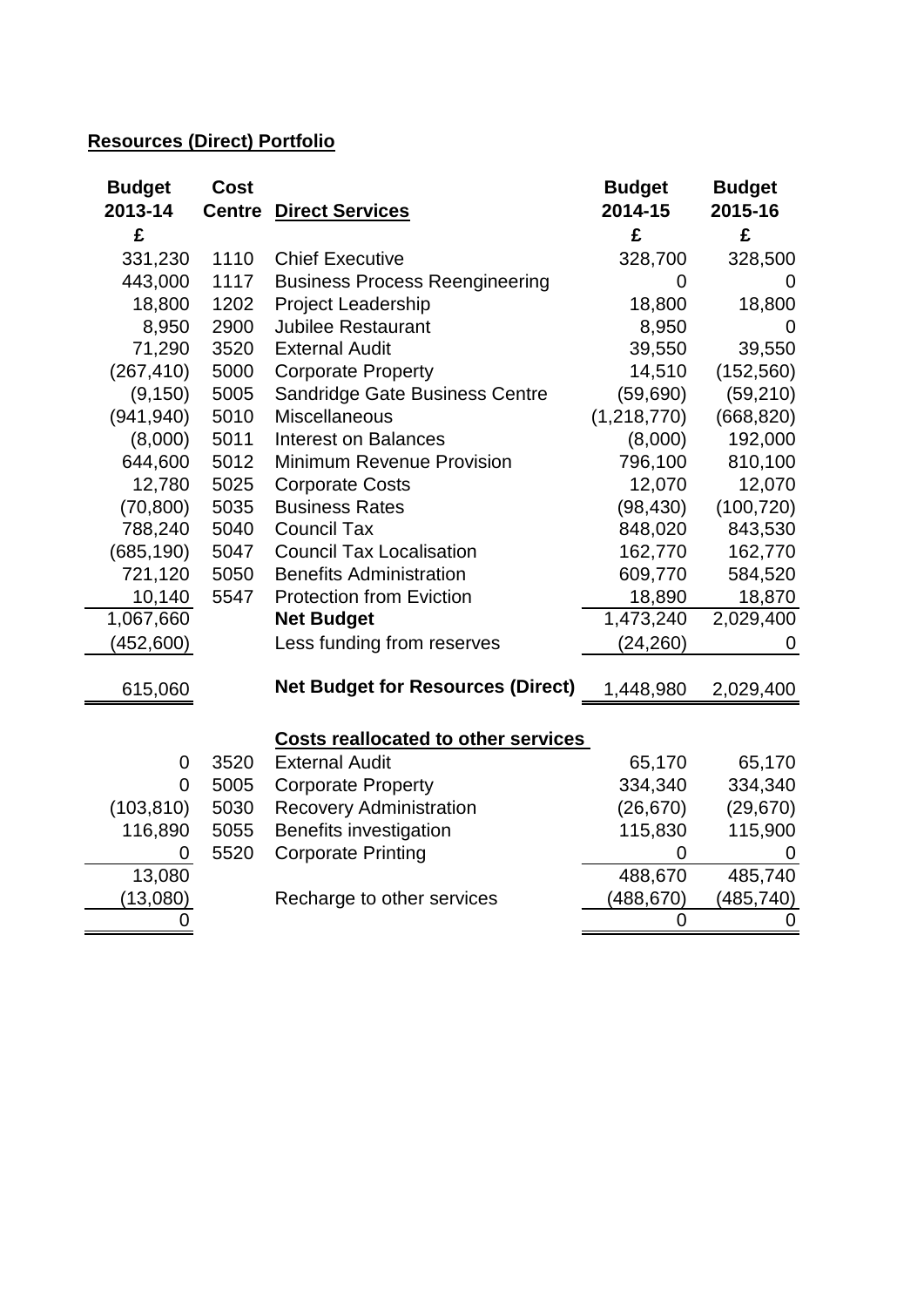# **Resources (Support) Portfolio**

| <b>Budget</b> | <b>Cost</b>   |                                            | <b>Budget</b> | <b>Budget</b> |
|---------------|---------------|--------------------------------------------|---------------|---------------|
| 2013-14       | <b>Centre</b> | <b>Direct Services</b>                     | 2014-15       | 2015-16       |
| £             |               |                                            | £             | £             |
| 248,040       | 1257          | <b>Strategic Partnership</b>               | 174,270       | 174,160       |
| 60,000        | 1259          | Economic Dev Partnership Deliv             | 75,510        | 75,500        |
| O             | 5530          | Revenue funding for capital (IT)           | 62,000        | $\Omega$      |
| 308,040       |               | <b>Net Budget</b>                          | 311,780       | 249,660       |
| (115,000)     |               | Less funding from reserves                 | (105,000)     | (105,000)     |
|               |               | <b>Net Budget for Resources (Support)</b>  |               |               |
| 193,040       |               | <b>Portfolio</b>                           | 206,780       | 144,660       |
|               |               | <b>Costs reallocated to other services</b> |               |               |
| 244,920       | 1255          | <b>Policy and Partnership</b>              | 241,500       | 241,500       |
| 249,240       | 1256          | <b>Policy and Sustainability</b>           | 222,530       | 222,530       |
| 203,000       | 1590          | <b>Communications and Web Development</b>  | 223,540       | 223,540       |
| 174,020       | 3500          | <b>Internal Audit</b>                      | 176,150       | 176,150       |
| 265,810       | 5505          | <b>HR Support Services</b>                 | 233,990       | 233,990       |
| 0             | 5510          | <b>Postage Holding Account</b>             | 109,750       | 109,750       |
| 133,930       | 5512          | <b>Print Central Code</b>                  | 135,780       | 135,780       |
| 0             | 5515          | <b>Telephone Switchboard</b>               | 45,290        | 45,290        |
| 632,830       | 5525          | <b>Customer Service Centre</b>             | 809,570       | 809,570       |
| 101,420       | 5528          | <b>GIS and Corporate Gazetteer</b>         | 265,330       | 265,330       |
| 826,420       | 5530          | <b>Information Technology Service</b>      | 847,510       | 833,260       |
| 88,160        | 5535          | <b>Office Services</b>                     | 181,500       | 181,500       |
| 1,053,510     | 5550          | <b>Financial Services</b>                  | 1,096,950     | 1,095,430     |
| 108,870       | 5555          | Procurement                                | 114,160       | 114,160       |
| 0             | 5560          | <b>Estates</b>                             | 502,540       | 502,620       |
| 322,990       | 5565          | <b>Human Resources</b>                     | 325,550       | 325,550       |
| 397,160       | 5570          | <b>IT Management Services</b>              | 397,160       | 397,160       |
| 4,802,280     |               |                                            | 5,928,800     | 5,913,110     |
| (75, 330)     |               | Less funding from reserves                 | (20, 330)     | (20, 330)     |
| (4,726,950)   |               | Recharge to other services                 | (5,908,470)   | (5,892,780)   |
| 0             |               |                                            | 0             | 0             |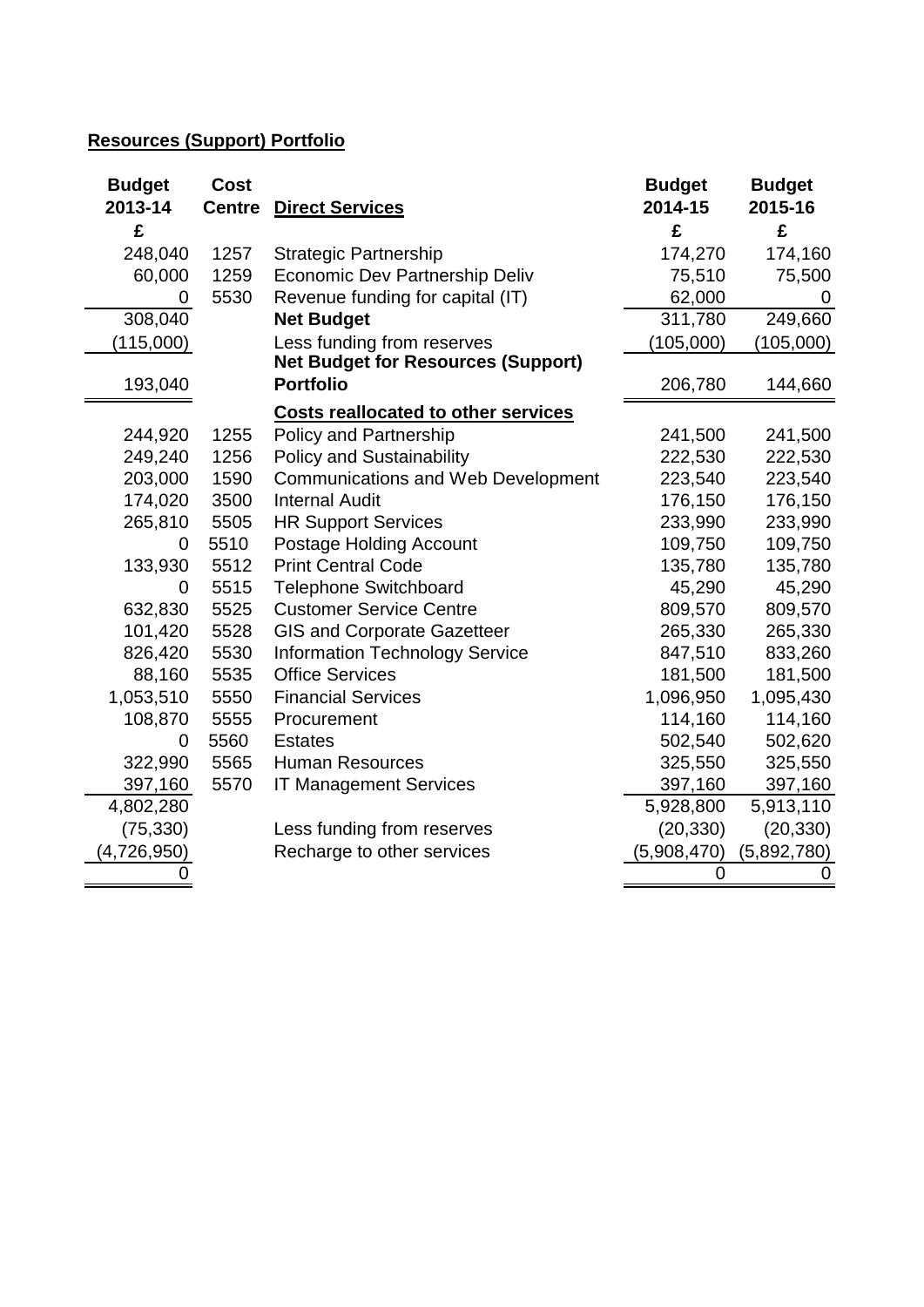# **SPORT & LEISURE PORTFOLIO**

| <b>Budget</b> | <b>Cost</b>   |                                        | <b>Budget</b> | <b>Budget</b> |
|---------------|---------------|----------------------------------------|---------------|---------------|
| 2013-14       | <b>Centre</b> | <b>Direct Services</b>                 | 2014-15       | 2015-16       |
| £             |               |                                        | £             | £             |
| 775,130       | 2500          | Leisure Management Contract            | 799,010       | 799,010       |
| 22,080        | 2505          | St Albans Arts Sports & Health         | 37,430        | 37,410        |
| 814,710       | 2510          | Leisure Administration                 | 424,830       | 424,670       |
| 1,003,560     | 2700          | <b>Grounds Maintenance Contract</b>    | 948,930       | 948,900       |
| 22,700        | 2705          | <b>Sports Administration</b>           | 178,740       | 178,620       |
| $-7,520$      | 2710          | Harpenden Indoor Bowls Rink            | $-8,560$      | $-8,560$      |
| 130,780       | 2715          | Westminster Lodge Leisure Centre       | 316,460       | 158,920       |
| 50,670        | 2720          | Verulamium Running Track               | 47,940        | 47,940        |
| 78,730        | 2725          | Harpenden Swimming Pool                | 87,090        | 77,470        |
| 165,020       | 2730          | Harpenden Sports Centre                | 146,480       | 148,990       |
| 97,220        | 2735          | Leisure Buildings General              | 53,400        | 61,670        |
| 94,810        | 2745          | <b>Batchwood Tennis Centre</b>         | 35,940        | 244,780       |
| 1,780         | 2750          | <b>Batchwood Golf Course</b>           | $-570$        | $-120$        |
| 26,670        | 2755          | <b>London Colney Recreation Centre</b> | 25,560        | 25,720        |
| 183,030       | 2920          | Alban Arena                            | 173,740       | 173,920       |
| 80,330        | 2930          | <b>Maltings Arts Theatre</b>           | 68,930        | 68,930        |
| 37,480        | 2940          | Harpenden Public Hall                  | 46,570        | 54,570        |
| 8,950         | 2950          | Marlborough Club                       | 9,200         | 9,420         |
| 5,520         | 3000          | Arts Development                       | 20,030        | 20,020        |
| $-32,210$     | 3004          | <b>Town Hall</b>                       | $-28,610$     | $-28,050$     |
| 461,070       | 3012          | Heritage Administration                | 455,310       | 454,280       |
| 104,210       | 3016          | Verulamium Museum                      | 74,540        | 90,920        |
| 146,600       | 3020          | Museum of St Albans                    | 154,220       | 154,500       |
| 15,340        | 3024          | <b>Historic Buildings</b>              | 7,040         | 7,050         |
| 46,440        | 3028          | Field Archaeology                      | 49,840        | 49,840        |
| 6,430         | 3032          | Conservation                           | 6,560         | 6,560         |
| 70,180        | 3036          | Curatorial                             | 77,600        | 77,600        |
| 17,620        | 3040          | Design & Display                       | 17,600        | 17,600        |
| 38,860        | 3048          | Education                              | 39,770        | 39,770        |
| $-2,730$      | 3052          | <b>Finds Liaison</b>                   | 0             | 0             |
| 4,463,460     |               |                                        | 4,265,020     | 4,342,350     |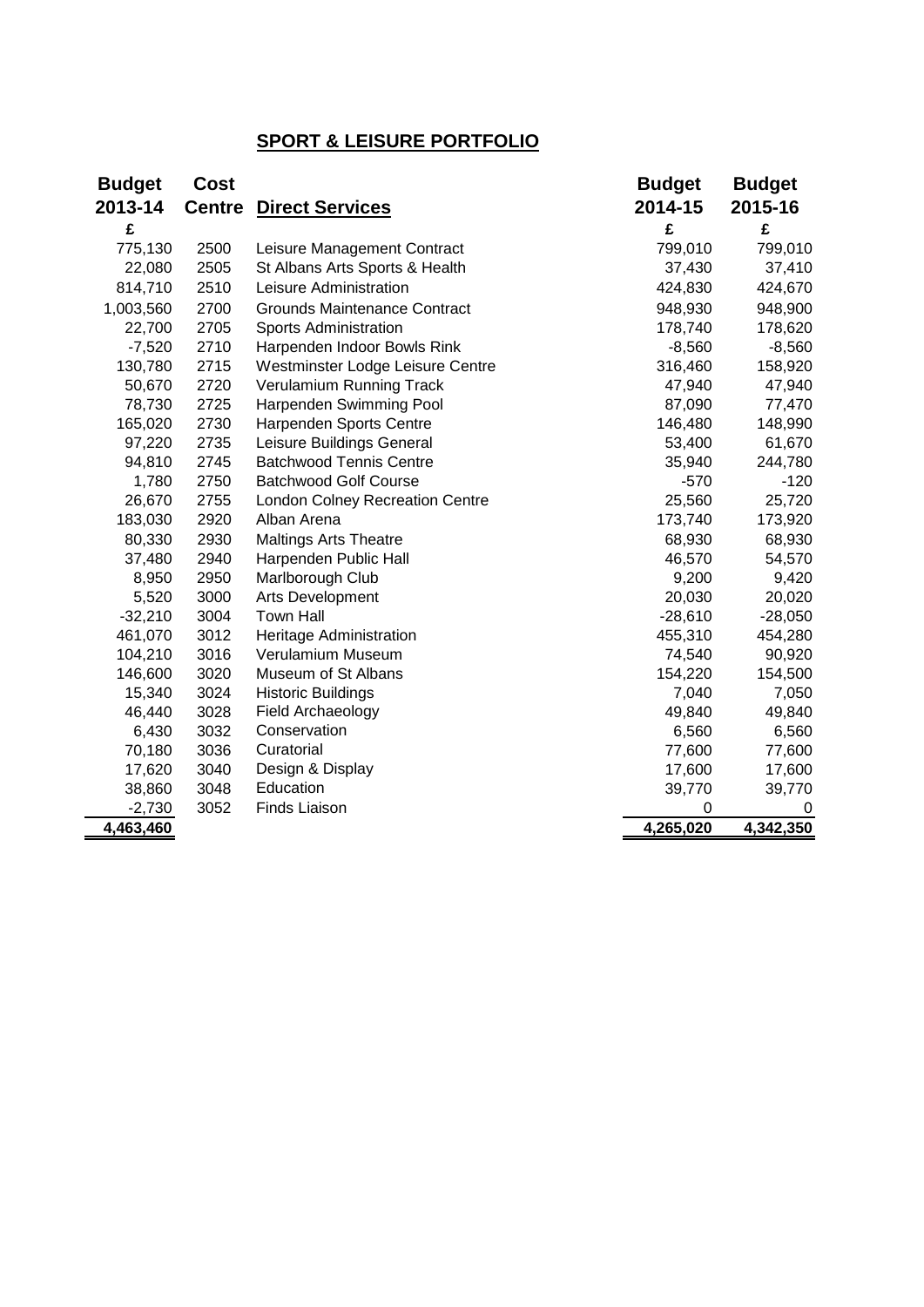#### **CAPITAL PROGRAMME**

| <b>PORTFOLIO:</b>                                                                 |                                                                  | 2013/14                | 2014/15    |
|-----------------------------------------------------------------------------------|------------------------------------------------------------------|------------------------|------------|
| Sports, Leisure and Heritage                                                      |                                                                  | £                      | £          |
| C954/A2705D                                                                       | Harpenden Town FC - Roof Repairs                                 | 9,800                  |            |
| C954/A2715F                                                                       | Westminster Lodge Development                                    | 1,457,520              |            |
| C954/A2735B                                                                       | Leisure Buildings - Refurbishment                                | 230,450                | 100,000    |
| C954/A2745E                                                                       | Batchwood Golf & Tennis - Roof (retention)                       | 5,700                  |            |
| C954/A2755E                                                                       | Cotlandswick                                                     | 1,545,000              | 2,955,000  |
| C954/A2910C                                                                       | <b>HSC/Jubilee Refurbishment</b>                                 | 7,290                  |            |
| C954/A2940F                                                                       | Harpenden Public Hall                                            | 1,600                  |            |
| C954/A3004H                                                                       | Town Hall - Refurbish Main Building                              | 9,330                  |            |
| C954/A3004K                                                                       | Old Town Hall - External Works                                   | 22,000                 |            |
| C954/A3004L                                                                       | Old Town Hall - Boiler Replacement                               | 25,840                 |            |
| C954/A3016C                                                                       | Verulamium Museum - DDA Improvements                             | 7,400                  |            |
| C954/A3056B                                                                       | <b>Eco-Dev Initiatives Support</b>                               | 17,420                 |            |
| C954/A2655C                                                                       | <b>Rothamsted Park - Tennis Courts</b>                           | 9,360                  |            |
| C954/A2615N                                                                       | Longacres Open Space (play equipment)                            | 930                    |            |
| C954/A2615P                                                                       | Fleetville Open Space (play equipment)                           | 47,340                 |            |
| C954/A2705F                                                                       | Nicholas Breakspear (astro turf pitches)                         | 83,540                 |            |
| C954/A2650H                                                                       | Verulamium Park                                                  | 22,570                 |            |
| C954/A3012B                                                                       | New Museum and Galleries Project (note 3)                        | 450,000                | 6,050,000  |
| C954/A27***                                                                       | Batchwood Golf and Bowls Clubs (replacement following fire)      | 439,350                |            |
| C954/A2745F<br><b>Total</b>                                                       | Batchwood Tennis Centre (replacement following fire)             | 4,389,250              | 1,500,000  |
|                                                                                   | Community, Engagement & Localism                                 | 8,781,690              | 10,605,000 |
| C951/A6020L                                                                       | Green Travel - Includes Electric Vehicles                        | 11,500                 |            |
| C951/A6020P                                                                       | <b>Cycle Routes</b>                                              | 116,790                |            |
| C951/A6020Q                                                                       | <b>Bus Shelters</b>                                              | 24,000                 |            |
| C951/B6020B                                                                       | <b>Quality Partnerships Bus Network</b>                          | 70,000                 |            |
| C951/B6020C                                                                       | Street Scene - Improvement                                       | 100,000                | 52,980     |
| C951/B6020D                                                                       | City Centre Public Realm enhancement - Traffic                   | 110,000                | 23,240     |
| C953/A1210H                                                                       | CCTV - Improvement - 5 Year Programme                            | 37,980                 |            |
| Total                                                                             |                                                                  | 470,270                | 76,220     |
| Resources                                                                         |                                                                  |                        |            |
| C952/A5530A                                                                       | Pc's Printers, Servers                                           | 100,000                |            |
| C952/C5530C                                                                       | Office reconfiguration                                           | 600,000                |            |
| C950/A1110B                                                                       | Invest to Save Projects                                          | 20,000                 | 61,400     |
| <b>Total</b>                                                                      |                                                                  | 720,000                | 61,400     |
| <b>Environmental</b>                                                              |                                                                  |                        |            |
| C954/A1555D                                                                       | Recycling - Replace Reusable Bags - Green Waste                  | 15,000                 | 5,000      |
| C954/A1555K                                                                       | Recycling - Replace Lost / Damaged Green Wheeled Bins            | 30,990                 | 5,000      |
| C954/A1555M                                                                       | Recycling - Additional Recycling Banks to Flats (HCC 75%)        | 8,150                  |            |
| C954/A1555R                                                                       | Recycling - Bins for Flats - New Developments                    | 19,200                 | 10,000     |
| C954/A1555X                                                                       | <b>HCC WICG Project</b>                                          | 207,400                |            |
| C954/A2605A                                                                       | Improve Disabled Access                                          | 19,400                 |            |
| C954/A2650H                                                                       | Verulamium Heritage Park Project                                 | 24,790                 | 20,000     |
| C954/A5000C                                                                       | Energy/water efficiency and investment in renewable technologies | 350,000                | 200,000    |
| C955/A1505C                                                                       | Air Quality Scheme- Holywell Hill and Peahen Junction            | 250                    |            |
| C953/A1256A                                                                       | <b>Economic Development Inititatives</b>                         | 5,000                  | 20,000     |
| C953/A1256B                                                                       | Investment in Renewable energy technologies                      | 150,000                | 100,000    |
| Total                                                                             |                                                                  | 830,180                | 360,000    |
| Planning & Executive Leader                                                       |                                                                  |                        |            |
| C951/A4560A                                                                       | Document Management System - PDG                                 | 1,320                  |            |
|                                                                                   |                                                                  |                        |            |
| <b>Total Expenditure</b>                                                          |                                                                  | 10,803,460             | 11,102,620 |
|                                                                                   |                                                                  |                        |            |
| <u>Funded By</u>                                                                  |                                                                  |                        |            |
| Prudential Borrowing for Westminster Lodge (note 1)<br>Section 106 Cotlandswick   | 1,457,520                                                        |                        |            |
| Revenue contribution to capital/ funded from reserves                             | 1,095,000<br>480,000                                             |                        |            |
| Other capital receipts and insurance settlement for Batchwood fire claim (note 2) |                                                                  |                        |            |
| Other prudential borrowing                                                        | 3,271,990<br>2,303,806                                           | 1,500,000<br>3,552,620 |            |
| Other Section 106                                                                 | 149,680                                                          | 500,000                |            |
| Other grants and contributions                                                    | 2,045,464                                                        | 5,550,000              |            |
|                                                                                   | 10,803,460                                                       | 11,102,620             |            |

Note 1: Capital receipt from sale of Ridgeview will be used to repay some of the prudential borrowing when received

Note 2 Batchwood Schemes are subject to confirmation of insurance settlement Nate 3 New Museums and Gallery project subject to confirmation of funding proposals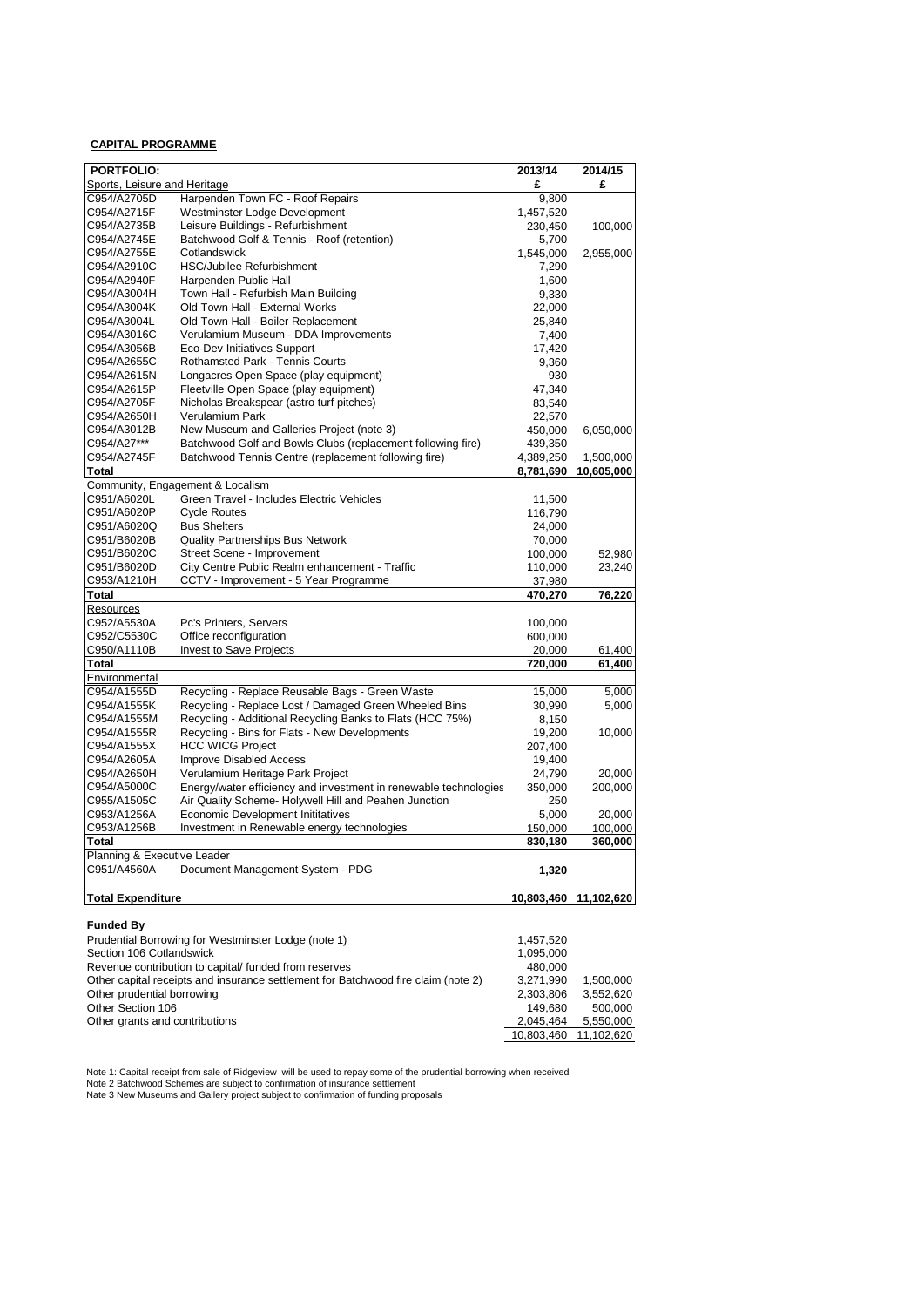## **Housing Investment Programme 2014-15 to 2016-17**

|                                               | 2014/15         | 2015/16         | 2016/17         |
|-----------------------------------------------|-----------------|-----------------|-----------------|
| <b>Scheme</b>                                 | <b>Estimate</b> | <b>Estimate</b> | <b>Estimate</b> |
|                                               | £'000           | £'000           | £'000           |
| Ongoing and planned works                     |                 |                 |                 |
| <b>Adaptations for Disabled</b>               | 300             | 300             | 300             |
| Asbestos Element Replacement                  | 100             | 100             | 100             |
| Cavity / Loft Insulations                     | 40              | 40              | 40              |
| Chimneys                                      | 0               | 20              | 20              |
| Communal Heating                              | 30              | 30              | 30              |
| <b>Fire Access Improvements</b>               |                 |                 |                 |
| - Various                                     | 500             | 500             | 500             |
| <b>Electrical Rewiring</b>                    |                 |                 |                 |
| - Various (single contract)                   | 1,000           | 1,000           | 1,000           |
| Enhancements                                  | 250             | 250             | 250             |
| Extensions to Dwellings (adaptations)         | 70              | 70              | 70              |
| Flat Roof Replacement                         |                 |                 |                 |
| - Various                                     | 452             | 100             | 100             |
| General and Structural                        |                 |                 |                 |
| Brickwork, Gutters, Plastering etc            | 450             | 450             | 450             |
| Home Lift Replacements - Various              | 20              | 20              | 20              |
| Kitchen & Bathroom Modernisation              |                 |                 |                 |
| - Various (single contract)                   | 2,500           | 2,250           | 2,165           |
| - One - off replacements                      | 250             | 250             | 250             |
| Lift Upgrades - Various                       | 4               | 5               | 5               |
| <b>Pitched Roof Replacement</b>               |                 |                 |                 |
| - Various                                     | 1,000           | 1,315           | 1,400           |
| Renewal of Heating Systems                    | 850             | 1,200           | 1,200           |
| Repointing and rendering                      | 200             | 250             | 250             |
| Upgrade to Timber Windows (Conservation Area) | 150             | 150             | 150             |
| UPVC Window and Door Replacement              |                 |                 |                 |
| - Various (single contract)                   | 1,196           | 1,500           | 1,500           |
| <b>Demolition Costs</b>                       | 440             | 0               | 0               |
| Other enhancement schemes                     | 1,198           | 1,200           | 1,200           |
| <b>Total Works</b>                            | 11,000          | 11,000          | 11,000          |
| Savings target (met from slippage)            | $-393$          | $-388$          | $-367$          |
|                                               |                 |                 |                 |
| <b>Total HRA budget</b>                       | 10,607          | 10,612          | 10,633          |
|                                               |                 |                 |                 |
| <b>Private Sector Renewal Grants</b>          |                 |                 |                 |
| - Home Repair Assistance                      | 50              | 50              | 50              |
| - Disabled Facility Grants                    | 650             | 650             | 650             |
| Home Loss Payments - Retirement Homes         | 150             |                 |                 |
| Purchase of properties / Cash incentive       | 150             |                 |                 |
| Improvement Grant Administration              | 120             | 120             | 120             |
| Affordable Housing                            | 1,000           | 500             | 500             |
|                                               |                 |                 |                 |
| <b>TOTAL - OTHER ITEMS</b>                    | 2,120           | 1,320           | 1,320           |
| <b>TOTALS - ALL ITEMS</b>                     | 12,727          | 11,932          | 11,953          |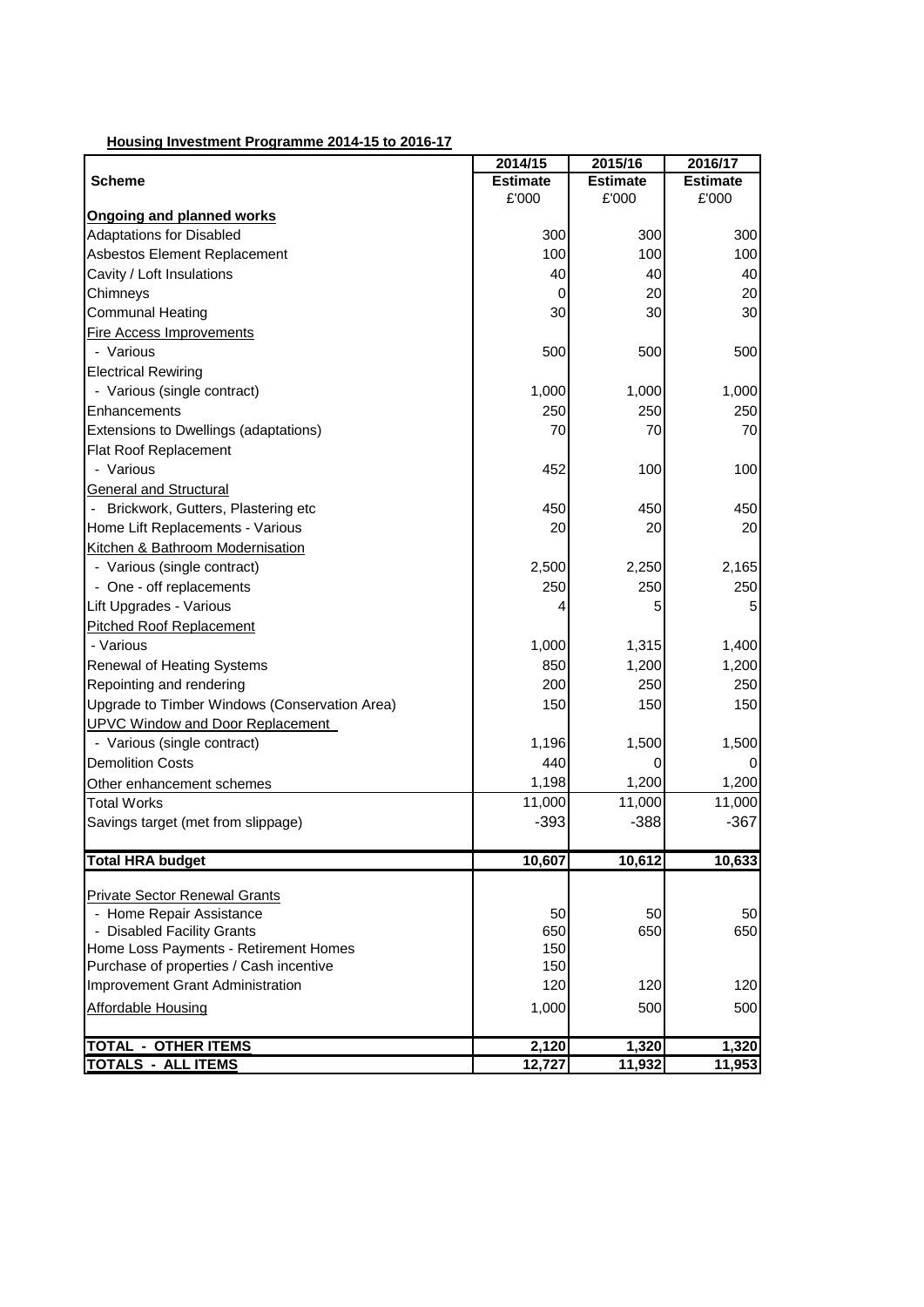## **COUNCIL TAX RATES 2014/15 ANALYSED OVER VALUATION BANDS AND AREAS**

|                            | St Albans | Harpenden | Colney   | Harpenden | London   |          |                   |            |           | Wheathamp- | <b>TOTAL/</b>  |
|----------------------------|-----------|-----------|----------|-----------|----------|----------|-------------------|------------|-----------|------------|----------------|
|                            | City      | Town      | Heath    | Rural     | Colney   | Redbourn | <b>St Michael</b> | St Stephen | Sandridge | stead      | <b>AVERAGE</b> |
| <b>COUNCIL TAX BASE</b>    | 23,599    | 13,492    | 2,360    | 228       | 3,253    | 2,287    | 272               | 6,154      | 4,630     | 2,858      | 59,133         |
|                            |           |           |          |           |          |          |                   |            |           |            |                |
| <b>COUNCIL TAX RATES</b>   | £         |           |          | £         |          | £        | £                 |            | £         | £          |                |
| Band 'A' (Band 'D' x 6/9)  | 965.10    | 996.17    | 993.42   | 957.19    | 995.02   | 999.85   | 952.95            | 991.94     | 987.29    | 999.61     | 982.30         |
| Band 'B' (Band 'D' x 7/9)  | 1,125.94  | 1,162.19  | ,158.98  | 1,116.70  | 1,160.83 | 1,166.47 | 1,111.76          | 1,157.25   | 1,151.81  | 1,166.19   | 1,146.02       |
| Band 'C' (Band 'D' x 8/9)  | 1,286.80  | 1,328.23  | ,324.56  | 1,276.25  | 326.68   | 1,333.12 | 1,270.59          | 322.59     | 1,316.37  | 1,332.80   | 1,309.73       |
| Band 'D'                   | .447.64 ا | 1,494.25  | ,490.12  | 1,435.77  | ,492.51  | 1,499.76 | 429.41,           | ,487.90    | ,480.91   | 1,499.40   | 1,473.45       |
| Band 'E' (Band 'D' x 11/9) | 1,769.34  | 1,826.31  | ,821.26  | 1,754.84  | 1,824.19 | 1,833.05 | 1,747.06          | 818.55     | 1,810.01  | 1,832.61   | 1,800.88       |
| Band 'F' (Band 'D' x 13/9) | 2,091.04  | 2,158.37  | 2,152.40 | 2,073.89  | 2,155.85 | 2,166.32 | 2,064.71          | 2,149.19   | 2,139.09  | 2,165.80   | 2,128.32       |
| Band 'G' (Band 'D' x 15/9) | 2,412.74  | 2,490.42  | 2,483.54 | 2,392.96  | 2,487.53 | 2,499.61 | 2,382.36          | 2,479.84   | 2,468.20  | 2,499.01   | 2,455.75       |
| Band 'H' (Band 'D' x 18/9) | 2,895.28  | 2.988.50  | 2,980.24 | 2.871.54  | 2,985.02 | 2,999.52 | 2,858.82          | 2,975.80   | 2,961.82  | 2,998.80   | 2,946.90       |